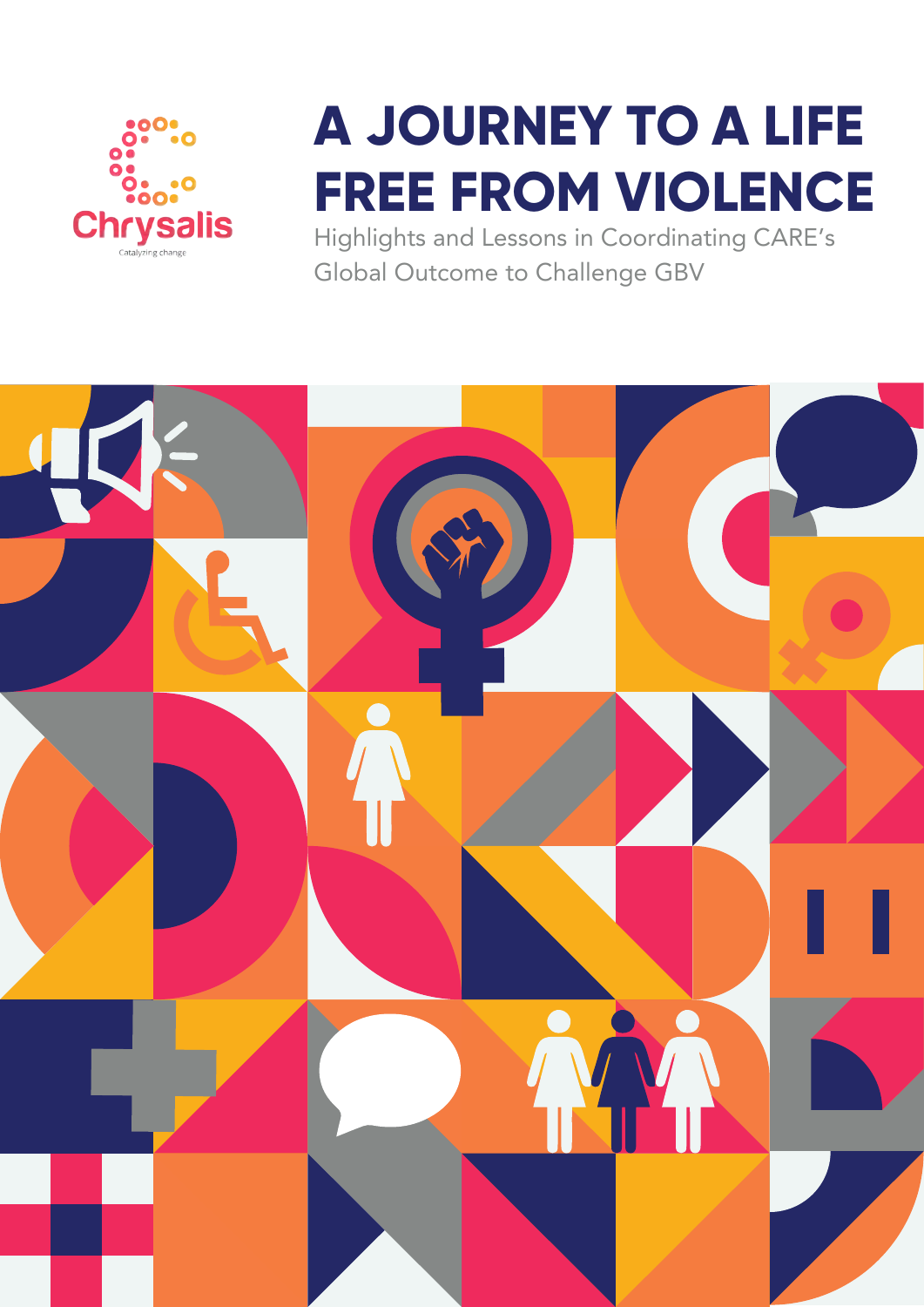

## **Contents**

| Introduction                                                              | 3  |
|---------------------------------------------------------------------------|----|
| 1 Global coordination of work<br>on GBV across CARE                       | 6  |
| 2 Supporting work to challenge GBV<br>in emergencies                      | 10 |
| 3 CARE's role in supporting social movements:<br>a feminist perspective   | 12 |
| 4 Are VSLA's feminist platforms for gender<br>transformation?             | 14 |
| 5 Counting the cost: the price society pays<br>for violence against women | 16 |
| 6 Commemorating the 16 days of activism<br>to end GBV (2018)              | 18 |
| 7 Commemorating the 16 days of activism<br>to end GBV (2019)              | 20 |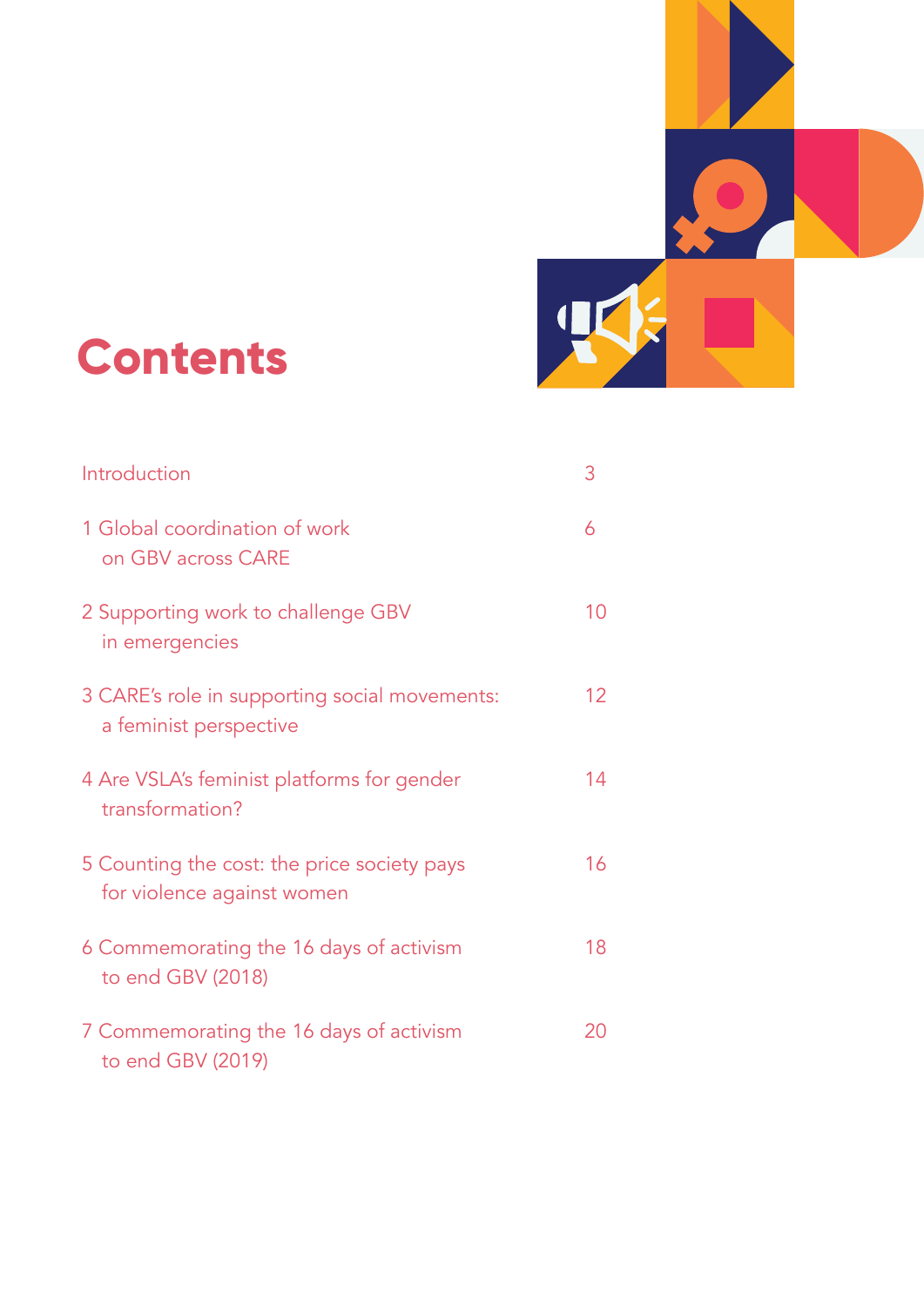## **INTRODUCTION**

Since February 2017, Chrysalis<sup>1</sup> – a Sri Lankan organisation working with women and youth, and CARE's first affiliate in the global south - has been co-leading one of CARE's global outcomes – The Right to a Life Free From Violence (LFFV) / GBV - on behalf of the CARE International Secretariat, with the direct support of colleagues at the CI Secretariat and CARE USA<sup>2</sup>. This made it the first time a country and organisation from the global south was invited to lead a global outcome, indicating CARE's willingness and commitment to broad-basing leadership and power. Leading the LFFV/GBV outcome at its heart was about trying to develop momentum around an outcome where there was no specific leadership prior to this, and therefore limited levels of overall facilitation and coordination of efforts to address GBV across CARE. However, CARE has been and is still engaged in critical work on preventing [and mitigating gender-based violence.](https://insights.careinternational.org.uk/development-blog/the-learning-behind-the-numbers-how-care-is-helping-prevent-gender-based-violence)  The support received for this from senior leadership at CARE for this effort, has been a critical factor in the gains made to date.

The primary role was to coordinate with colleagues working on LFFV / GBV across the CARE confederation, facilitating collaboration across work and teams in development and humanitarian settings. The LFFV/GBV outcome was one of CARE's main programmatic areas of work, alongside Food and Water Systems, Sexual and Reproductive Health and Rights, Climate

Change and Resilience and Women's Economic Empowerment, under the previous Programme Strategy that guided this work until 2020. At the time of writing this, CARE's new progamme strategy and vision for 2030 had been approved, which makes more explicit the focus of CARE to put gender at the heart of all its work across impact areas, with accompanying shifts in language across its programmes to reflect rights and social justice aims. The work of Chrysalis to coordinate on GBV was carried out in collaboration and conversation with colleagues across all impact areas, and more specifically with teams working on gender equality.

The purpose of this document is to highlight Chrysalis' contribution to leading and coordinating the LFFV / GBV outcome and reflect on some critical gains, highlights, and lessons learned. For an infographic summarizing key milestones, see [here.](https://www.chrysaliscatalyz.com/wp-content/uploads/2021/05/LFVV-Infographic_FINAL_May-23-2021.pdf)



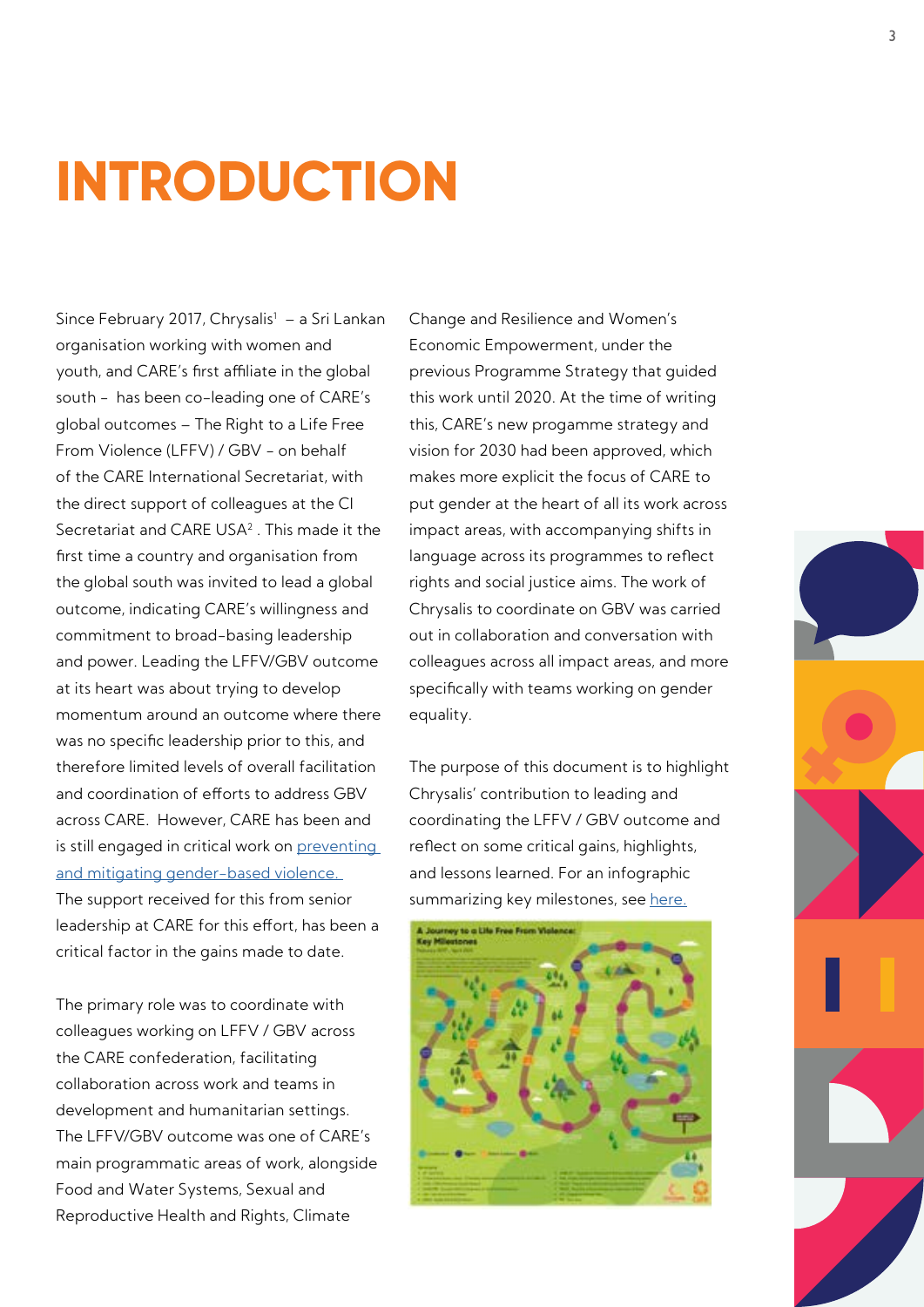## **Some critical gains and outcomes that Chrysalis contributed to include:**

- 1. **Furthering of feminist approaches to work on GBV** (and gender equality more broadly) at CARE and its partnerships, through its own technical input and advice, its participation in steering groups, as well as the inclusion of external activist voices in key leadership spaces. This was also reflected in its input into the development of CARE's Vision for the next decade - Vision 2030.
- 2. **The bringing together of diverse allies and voices to further goals** on a right to a Life Free From Violence / GBV through coordination of this outcome across CARE. This included the formation of a primarily voluntary team of people working on LFFV/GBV across CARE. While this approach has its own challenges (as discussed later in this report), it also allowed an inherent flexibility that resulted in one of the most representative teams, across regions, working on GBV. There was also stronger coordination of work between GBV and Gender Equality teams, in development and to some degree – humanitarian settings, over the past four years, across the CARE confederation.
- 3. **Deep structural change in CARE's internal governance:** Chrysalis together with a small core team of colleagues from the CI Secretariat, CARE Norway and CARE USA, worked together to establish an external Feminist Advisory Board with one representative each from Asia, Africa, Latin America and the Middle East. The Board will advise CARE's Secretary General and Senior Leadership teams at CARE. The Advisory Board was a direct recommendation of work led by Chrysalis to engage external activists on how CARE can be a better partner to feminist social movements.
- 4. **A clearly articulated framework and theory of change on GBV in Emergencies**  for CARE: Chrysalis working together with its colleagues in the humanitarian and

emergencies space at CARE, actively attempted to bridge some gaps in the divide in GBV work between development and humanitarian contexts. It did this by bringing together colleagues from both spheres of work, and facilitating and creating spaces for discussion and development of policy and frameworks. Two critical pieces that emerged from this joint effort was a 2-pager on CARE's Approach to GBV in Emergencies and a Theory of Change for addressing GBV in Emergencies.

5. Chrysalis has been a vocal proponent of **furthering CARE's agenda of shifting power**  and resources between global north to south.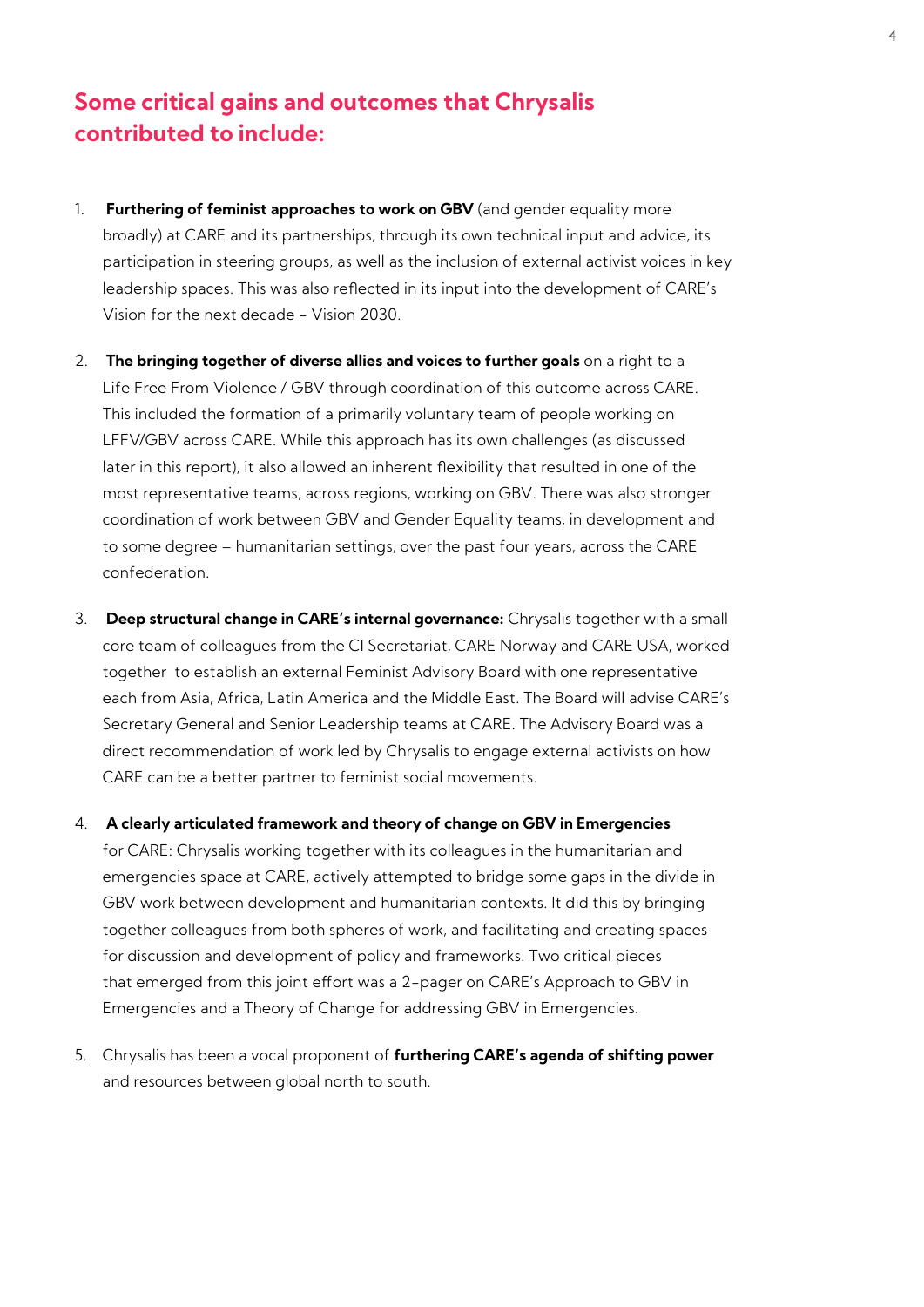Reflecting on this coordination role over the past four years, an important learning has been that even a limited amount of funding can make a significant difference if used strategically. Coordination of the LFFV / GBV outcome saw an investment of USD 314,000 between 2017 and 2021. However, while this limited funding necessitated a creative and flexible approach to global coordination by leveraging on people's existing roles and interests and allowing for great diversity, there were also challenges to sustaining this collaborative approach in the long-term. Sustained work on identified priorities often fell to a few individuals time and again, raising considerations of how to build in stronger accountability for shared goals and priorities and to ensure more effective coordination.

Therefore, a critical recommendation is that GBV coordination at a global level requires at a minimum a combination of partial / flexible and fully-funded teams, accountable to global leads on GBV and GBViE. Further, funded capacities in the global south should be prioritised, as being closer to work in those contexts. This approach would allow for the global leads on GBV to deliver more effectively on CARE's stated roles for its global impact areas of providing functions of leadership, support, development, advocacy and learning.

The following sections of this report will take a closer look at some of the key pieces of work that resulted through this global coordination role.

- 1 Chrysalis is a Sri Lankan organisation working to empower women and youth by fostering inclusive growth. It is focused on creating inclusive businesses, promoting inclusive governance, addressing GBV and preparing communities to face emergencies and adopt Disaster Risk Reduction. Chrysalis is committed to ensuring gender equality in all that we do and creating an environment which celebrates and embraces diversity. Chrysalis is an affiliate of CARE International. For more information on Chrysalis, please visit: www.chrysaliscatalyz.com
- 2 Coordination of work by Chrysalis was led by Jayanthi Kuru-Utumpala and Zainab Ibrahim between February 2017 and April 2021. Chrysalis would like to especially thank Allison Burden (Programme Director for CARE / Former Head of Gender Equality, CI Secretariat), Jay Goulden (Head of Knowledge Management and Learning, CI Secretariat), Hilary Mathews (Director, Gender Justice Team, CARE USA), Sarah Eckhoff (Program Quality and Learning Lead, CARE USA), Milkah Kihuna (Head of Global Advocacy on GBV, CARE USA), Siobhan Foran (Coordinator – Gender in Emergencies [Operations], CI Secretariat), Isadora Quay (Head of Gender in Emergencies, CI Secretariat) and members of the Life Free From Violence Working Group and Sub-teams, and other colleagues working on gender, for their time and involvement in delivering on the LFFV outcome. In addition, Chrysalis collaborated closely with and would like to appreciate Kassie McIlvaine (Head of Gender Equality, CI Secretariat), Sebastien Fornerod (Senior Program Adviser, CARE Norway) and Reshma Aziz Khan (Former Regional Organizational Development and Culture Specialist, ECSA Region) for the joint work, particularly on advancing engagement with feminist social movements.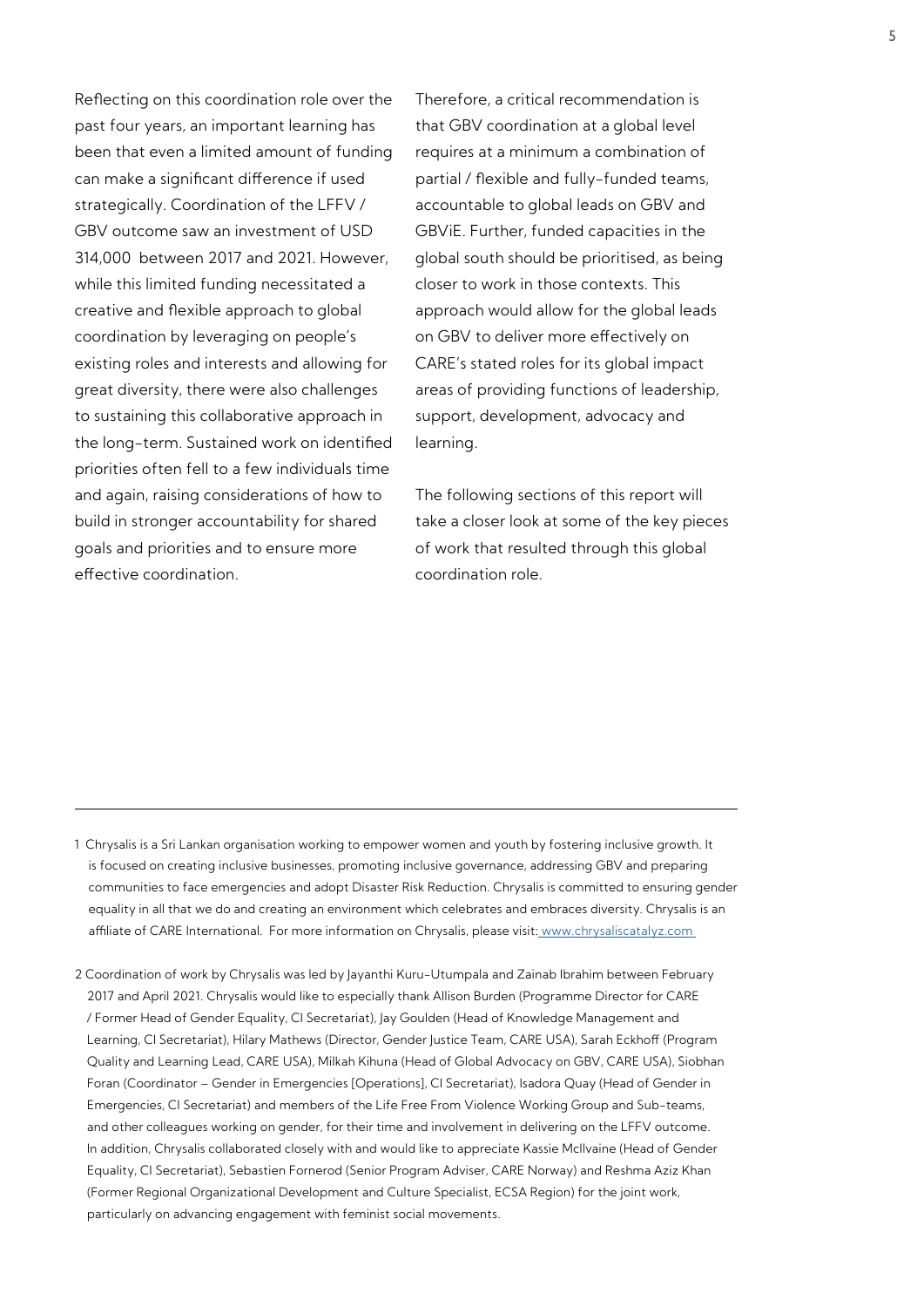## **1 GLOBAL COORDINATION OF WORK ON GBV ACROSS CARE**



The coordination of the LFFV/GBV outcome necessitated a creative approach that could bring people together to work on jointly identified priorities and collaborate in ways that would enable cross-sharing, enrich learning, and avoid duplication of efforts as far as possible.

This approach leveraged on people's and teams' current roles and responsibilities in relation to GBV across CARE. It considered how existing roles and work plans on GBV could feed into regional and global priorities. The role of Chrysalis was to bring relevant colleagues together, facilitate and enable the formation of connections, and

to provide technical advice and support on GBV within these global initiatives. This also created the space for people passionate about this issue to contribute and be a part of a broader CARE-wide effort. Together, this team tried to deliver on the global LFFV / GBV agenda for CARE.

A diverse global team was set up in this way, which at its best and most functional, had representation from Country Offices (COs), Regional Management Units (RMUs), CARE Member Partners (CMPs), Affiliates and Candidates - a total of 33 members. Initially, the group met every quarter to discuss broad issues, while a smaller core

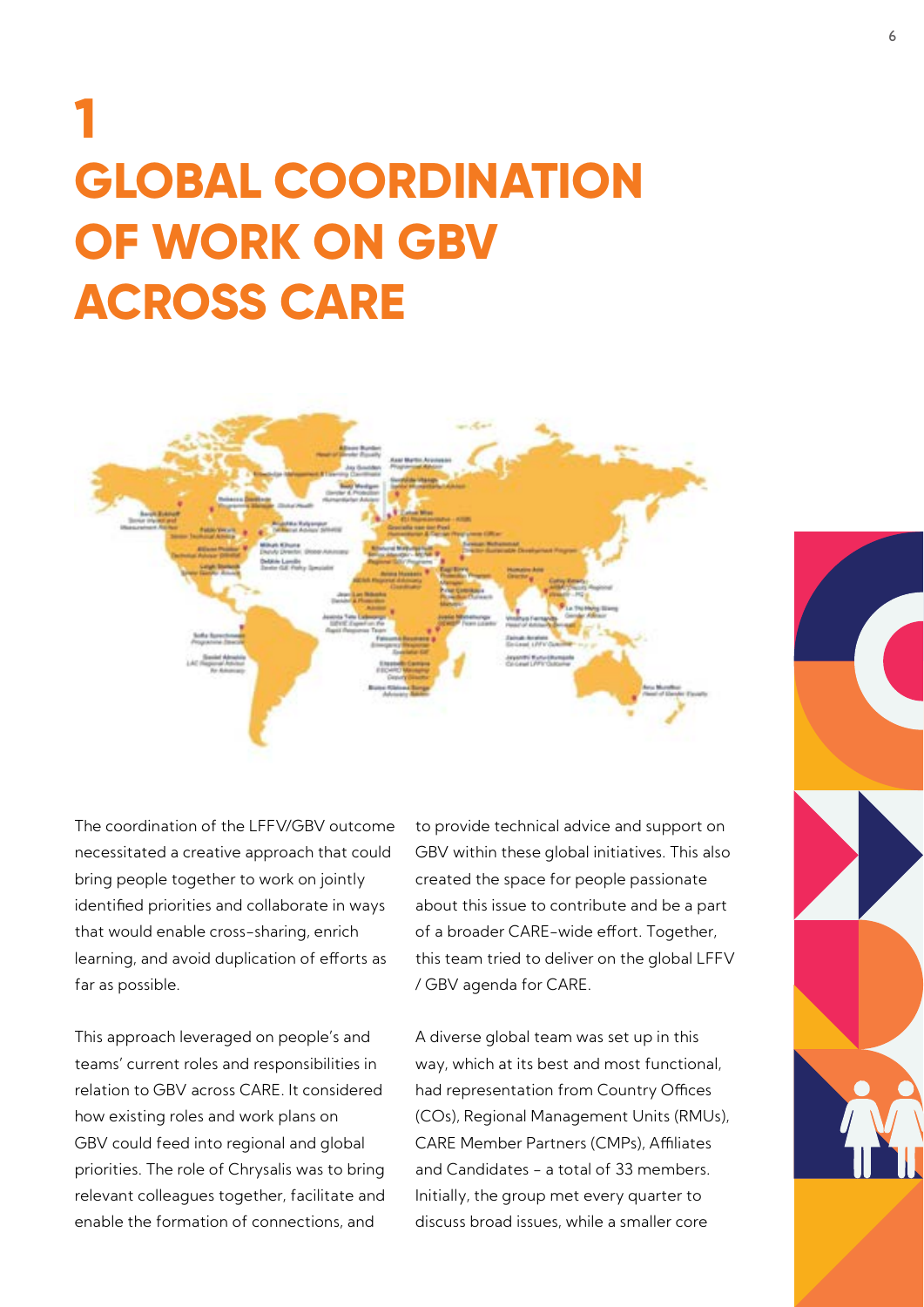group of people with some dedicated time or availability collaborated more regularly on decisions for the outcome. Smalle[r](http://gender.careinternationalwikis.org/_media/lffv_update_-_oct_2018.pdf) [sub-teams were set up to work on selected](http://gender.careinternationalwikis.org/_media/lffv_update_-_oct_2018.pdf)  [priorities for GBV](http://gender.careinternationalwikis.org/_media/lffv_update_-_oct_2018.pdf) on the following themes:













GBV Fundraising and Resource Mobilisation

### **Strategy** and Concept

Evidence and Learning

Advocacy

Regional **Strategies** 

Emergencies

## **Highlights**

- 1. **The LFFV Working Group** was one of the most diverse, representative groups at CARE working together on a global outcome. It created a space for rich discussion, reflection and collective work, for a time.
- 2. **Developed a [Strategic Focus](https://drive.google.com/file/d/1AV8kA0sqBRObpEU_E8-BHUjqml8bH37B/view) and Theory of Change for [GBV a](https://insights.careinternational.org.uk/images/in-practice/GBV/GBV_theory-of-change_Prevention-and-mitigation-of-GBV_2018.pdf)nd [GBViE](https://insights.careinternational.org.uk/images/in-practice/GBV/GBV_CARE-Framework-and-ToC-for-Addressing-GBViE_final_10042019.pdf)** work at CARE. These frameworks highlighted the importance of addressing domestic violence within CARE's GBV work.
- 3. Developed GBV learning outputs:
	- a) [5 minutes of inspiration](https://mailchi.mp/7b761a5e48b0/5-min-inspiration?e=f0588dcb4a) on GBV: The Learning Behind the Numbers: How CARE is helping prevent Gender Based Violence".
	- b) Webinar on 'Partnerships with Feminist and Women's Rights organisations: lessons from Nepal and Jordan' (September 2019). Click here for Zoom Recording & Key  [Takeaways.](https://careinternational.sharepoint.com/sites/Global-EndingGBV-Hub/SitePages/Webinar-on.aspx)
	- c) Webinar on the 'ILO Convention 190 Advocacy and Links to CARE's Work' (Spanish and English - July 2019). Click here for [PPT](https://careinternational.sharepoint.com/:p:/r/sites/Global-EndingGBV-Hub/_layouts/15/Doc.aspx?sourcedoc=%7B5E5376AE-A507-4D99-86A6-2AD6A2F31500%7D&file=LFFV%20Webinar%20Presentation%20on%20ILO%20190_violence%20and%20harrassment%20in%20the%20world%20of%20work.pptx&action=edit&mobileredirect=true&DefaultItemOpen=1) & [Zoom Recording.](https://careinternational.sharepoint.com/sites/Global-EndingGBV-Hub/SitePages/)
	- d) Webinar on LFFV PIIRS Data: What are the numbers telling us? (March 2019). Clic here for [Zoom Recording & Key Takeaways.](https://careinternational.sharepoint.com/sites/Global-EndingGBV-Hub/SitePages/LFFV-PIIRS-data-FY19--What-are-the-numbers-telling-us-.aspx)
- 4. **Advocacy goals and milestones for LFFV/GBV** were developed and included in CARE's [Global Advocacy Roadmap,](https://careinternational.sharepoint.com/sites/Global-Advocacy-Hub/SiteAssets/SitePages/Key-Resources/2020 Global Advocacy roadmap.pdf) with inclusion of a focus on addressing domestic violence.
- 5. **Worked with other impact areas to explicitly link GBV work.** For example: provided technical feedback to the Sexual Reproductive Health and Rights (SRHR) Outcome, the Food Nutrition and Security (FNS) Outcome, and the Climate Change & Resilience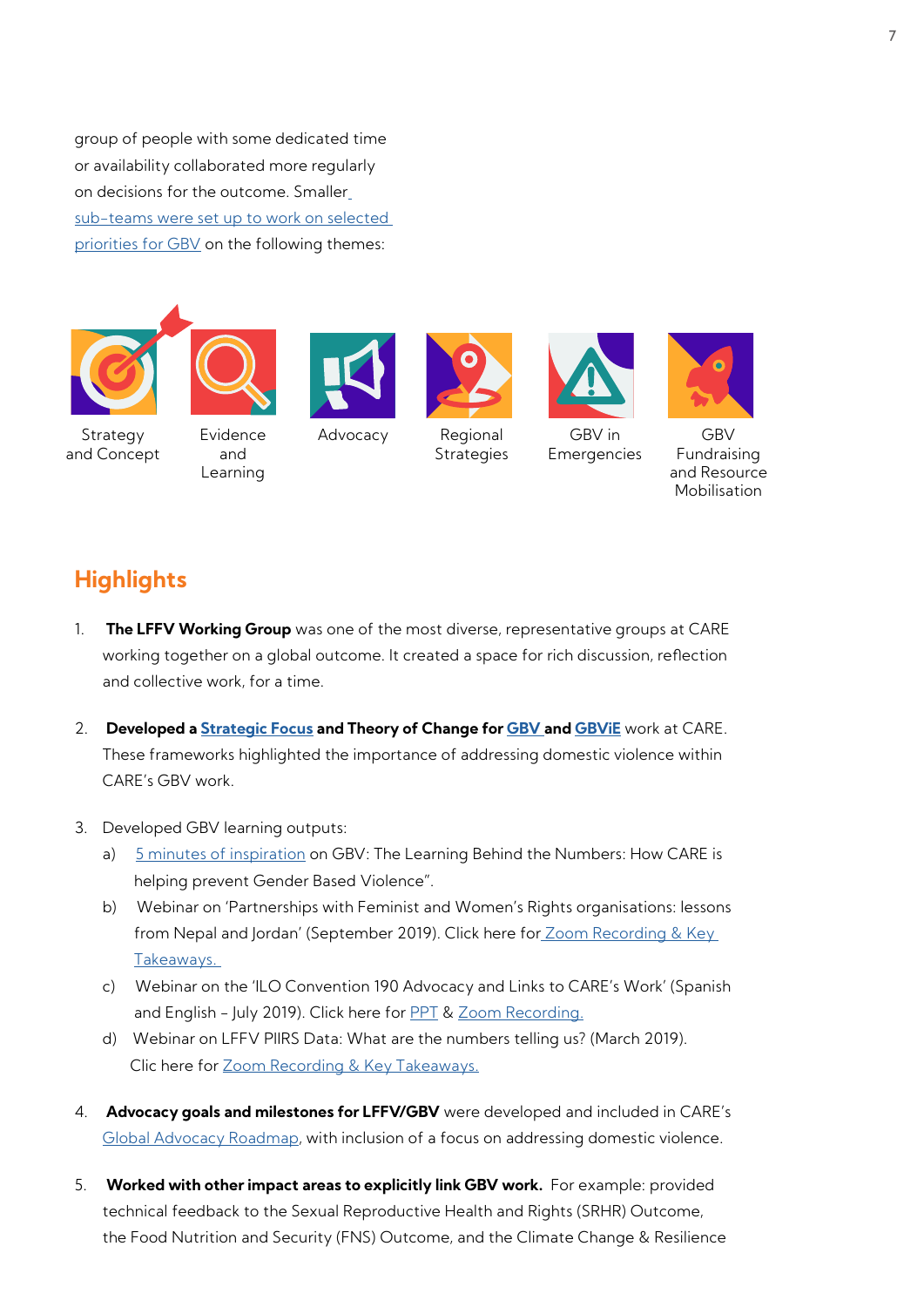Platform (CCRP), on guidelines they were producing in relation to mitigating GBV in their work; colleagues working on gender and GBV in development and humanitarian settings collaborated to develop resources on addressing gender and GBV during Covid-19, for CARE teams.

- 6. **Connected Country Teams to support on GBV** by linking them to relevant colleagues as well as internal and external resources to strengthen work on GBV.
- 7. **Supported the development of CARE's [Vision 2030](https://www.careinternational.org.uk/sites/default/files/CARE-2030-Vision.pdf)**: contributions were made to CARE's Vision 2030 for the next decade in two main ways: through co-leading of work streams on Organisational Change and Accountability, as well as on Partnerships, for the Gender Impact Area Strategy; through the collecting of and submission of external input from global feminist activists reflecting on CARE's role on how to be a better partner and supporter to social movements. These contributions emphasized the importance of structural change that reflected increased leadership and power sharing by the global south, as well as more equal and respectful partnerships with social justice actors, women's rights and women-led organisations, collectives and movements
- 8. **Leveraged the CARE International Gender Network (CIGN) space to further LFFV/GBV goals** by facilitating discussions, action points and next steps. For example, on:
	- a) CARE's approach to GBV in Emergencies as laid out in the 2-page brief on [CARE's Approach to GBV in Emergencies;](https://drive.google.com/file/d/1tQnXlIgRkjxYS3uqGgBDU5oudpSgVw96/view?usp=sharing)
	- b) Endorsement by CIGN for CARE's Position Paper and Guidance Note on  [Supporting Women's Social Movements and Collective Actions;](https://insights.careinternational.org.uk/publications/supporting-women-s-social-movements-and-collective-actions-care-position-paper-and-guidance-note)
	- c) Harmonising of work between the LFFV/GBV outcome and Gender Equality and Women's Voice (GEWV) approach. For more details see the CIGN 2019 Final Report [here.](https://careinternational.sharepoint.com/:w:/r/sites/Global-GenderEquality-Hub/_layouts/15/Doc.aspx?sourcedoc=%7B847C551D-94AF-45E4-B7D9-85ADABF3507F%7D&file=CIGN%20final%20%20Report%202019%20Bangkok_V2.docx&action=default&mobileredirect=true) (PDF version available [here\)](https://drive.google.com/file/d/187PzpJNd_lRmrslfT96FV8mk_qP-ynX5/view?usp=sharing).



CIGN members celebrating the end of the Annual CARE International Gender Network Meeting, Bangkok, Sept 2019.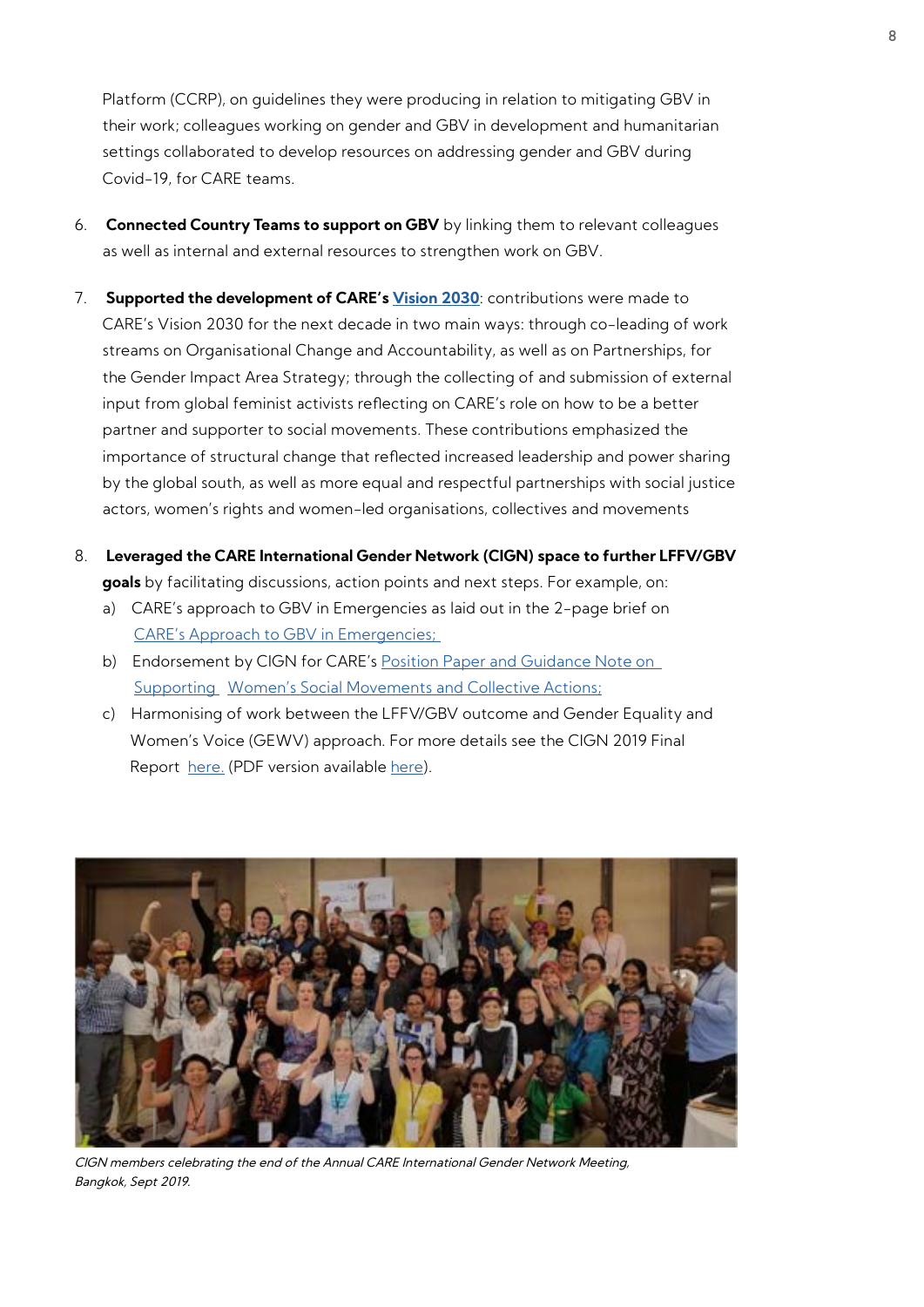### **Lessons Learned**

- 1. Global coordination could effectively bring together diverse allies that were passionate about and interested in addressing the issue of GBV and were keen to find ways to work together to further CARE's efforts. This enabled cross-sharing, enriched learning and helped avoid overlap of efforts to some degree.
- 2. However, the LFFV Working Group and LFFV sub-teams were a challenge to sustain as most people in the group volunteered their time, which meant limited accountability to the outcome. Unfortunately, this meant that sustaining work and priorities fell to a few individuals, and/or their personal interest in the issue, and limited the potential of the global outcome more broadly to deliver on its roles of leading, supporting, developing, advocating and learning.
- 3. This raised the issue of the need to consider how to build in stronger accountability for shared goals for more effective coordination. This could be through a combination of partial / flexible and fully funded teams accountable to GBV and GBViE leads for CARE, with priority placed on locating funded capacities in the global south.
- 4. A diverse team in terms of representation does not necessarily translate into shifting of power, particularly to the global south. This requires perhaps much more specific targets established over time and in consultation with members and affiliates from the south and the north, to better understand willingness, needs, capacity gaps and constraints in stepping into global roles. This is particularly relevant in the context of CARE's new Vision 2030 and its ambitions for more broad-based leadership.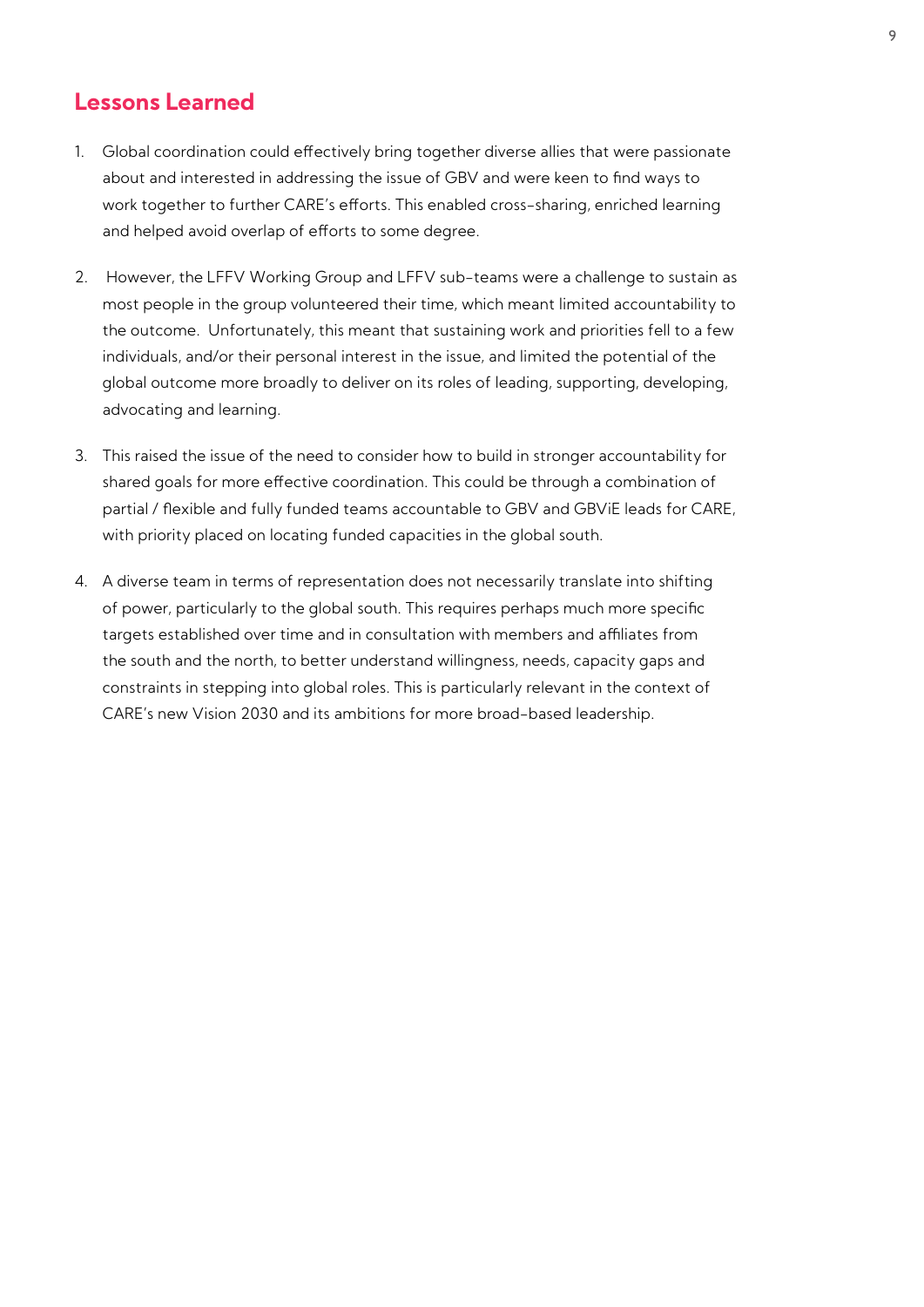## **2 SUPPORTING WORK TO CHALLENGE GBV IN EMERGENCIES**

There has been general agreement at CARE of the need to bridge the gaps between GBV work in the development and humanitarian sectors, and there have been multiple efforts towards this goal in CARE's history of work. With global coordination of GBV in 2017, further efforts were made to bring these areas of work together and find complementarities and

spaces for collaboration and support. With the outbreak of the Covid-19 pandemic in January 2020, there was stronger coordination on work on gender and GBV among gender leads at CARE, including Chrysalis, CARE USA's Gender Justice Team, the CI-Secretariat and the Gender in Emergencies teams.

## **Highlights**

- 1. A clear articulation of a [Framework and Theory of Change for GBV in Emergencies](https://insights.careinternational.org.uk/images/in-practice/GBV/GBV_CARE-Framework-and-ToC-for-Addressing-GBViE_final_10042019.pdf) led by the LFFV Sub-team on GBViE.
- 2. [GBV and Covid-19 Guidance Note](https://drive.google.com/file/d/1ejkFEdbD9bUn0xP6TbhxqWNu0UBppG0B/view?usp=sharing) prepared for CARE staff to adapt existing GBV prevention, response and risk mitigation programming, as well as internal and external messaging, in the immediate months following the Covid-19 outbreak.
- 3. Formation of a network of GBV and Gender focal points (working in both development and humanitarian contexts) in the Asia Pacific (AP) region, in collaboration with the Gender in Emergencies Focal point for AP. The purpose of the collective meeting was for better identification of needs and coordination of support for the AP region during Covid-19. For example, based on identified interest and needs, a learning webinar on the ways in which CARE was adapting GBV prevention programming to address the prevailing Covid-19 crisis, was conducted. This webinar was designed with the involvement of CARE Nepal and CARE's Tipping Point project.

Chrysalis supported the finalisation of a critical effort by colleagues from the Gender in Emergencies team to develop a [GBViE White Paper](https://drive.google.com/file/d/14twRUouyF97zIpEhqqMBsHSXMMm4LDRI/view?usp=sharing) that outlined critical needs to further GBViE work at CARE, by chairing an advisory board to facilitate agreement on the final report.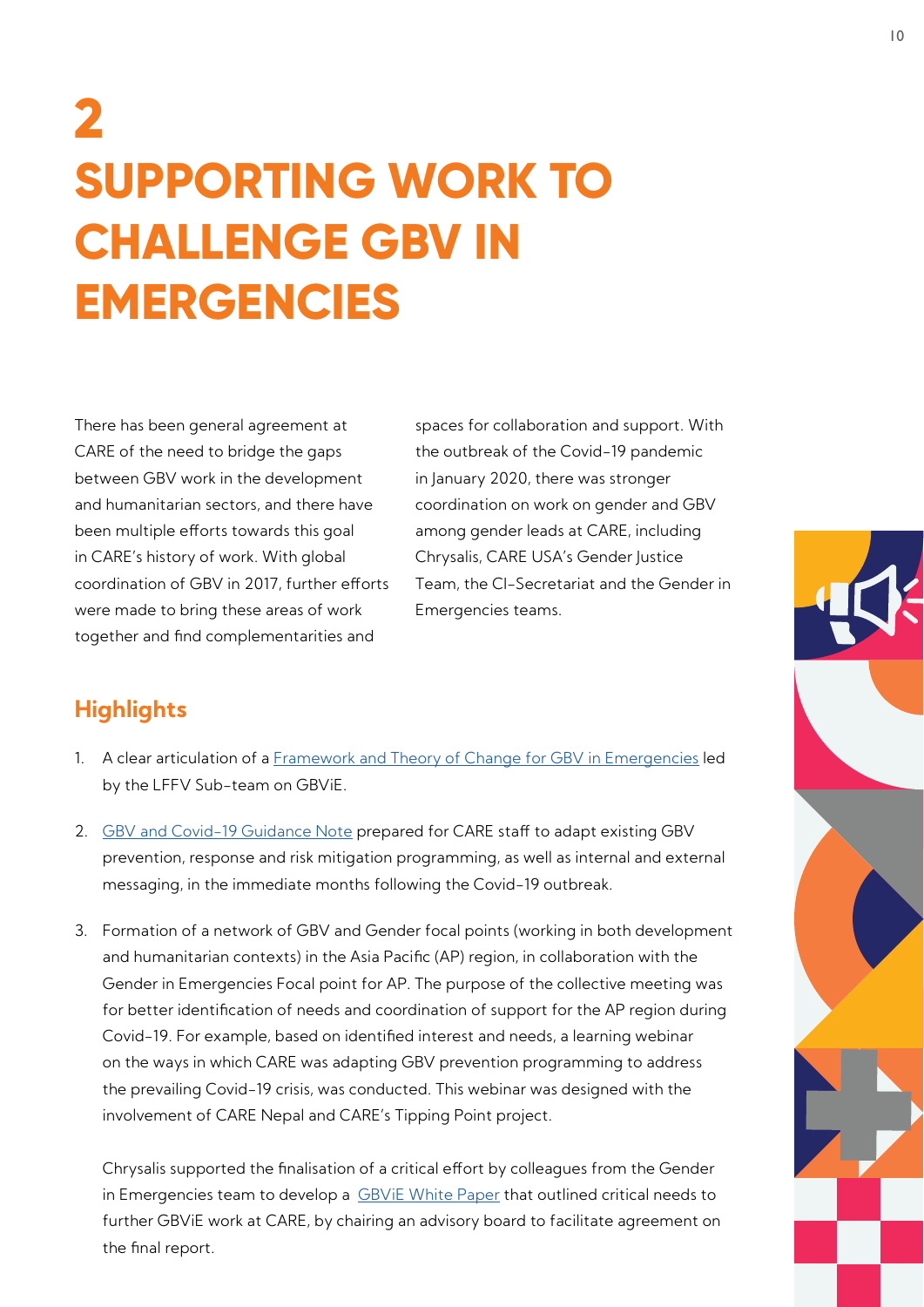### **Lessons Learned**

Dedicated capacity is needed on GBViE specifically, that can complement the GBV coordination role, so that CARE's goals on challenging GBV in any setting can be achieved more effectively and more holistically. Further, more efforts are needed on understanding how existing capacities are distributed throughout the confederation and how they can be leveraged towards global coordination and collaboration.

Although some key frameworks on GBViE were developed for CARE through this LFFV / GBV coordination effort of the past few years, the lack of supporting capacity on GBViE meant that there were bottlenecks in operationalising it and building support for the same.

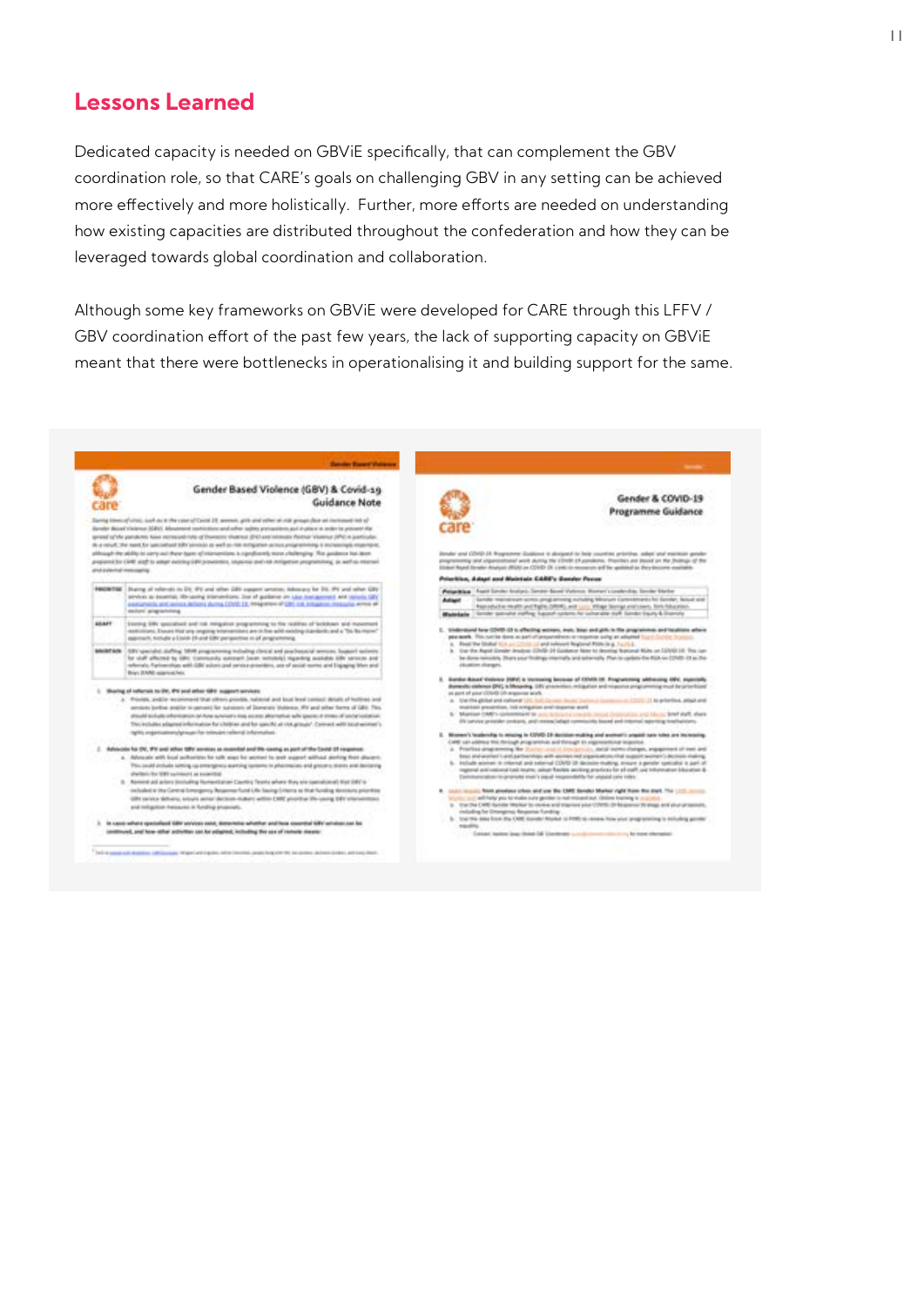## **3 CARE'S ROLE IN SUPPORTING SOCIAL MOVEMENTS: A FEMINIST PERSPECTIVE**

As a contribution to CARE's broader efforts to strengthen its work with partners and particularly its interest in engaging with social movements, Chrysalis sought insights from external feminist activists on how CARE can be a better supporter to feminist social movements. In addition to informing the development of CARE's Vision 2030 process, it sought to inform broader internal efforts towards structural changes that are required within CARE to enable more

meaningful partnerships with collectives, organisations and groups engaged in social justice work.

This consultation with feminist activists whose work spans a mix of local, regional and global contexts, from the global south and north, resulted in some important recommendations for CARE which have been captured in [this](https://insights.careinternational.org.uk/images/in-practice/Movements/CAREs-Role-in-Supporting-Social-Movements_A-feminist-perspective_June-2020.pdf) report.



## **Meet the Feminists**



1. Charlotte Bunch, Founding Director & Senior Scholar, Centre for Women's Global Leadership, Rutgers University, New York







Founder, Hidden Pockets Collective, India



3. Jasmine George,

5. Noelene Nabulivou, Political Advisor, DIVA for Equality, Pacific Ferninist Organiser, Activist, Analyst & Advocate, Fiji





8. Sonia Correa, Co-Chair, Sexuality Policy Watch Programme, Brazilian Interdisciplinary Association for AIDS, Brazil



9. Srilatha Batliwala, Serior Advisor, Knowledge Building - CREA & Senior Associate, Gender at Work



10. Tulika Srivastava, Executive Director: Women's Fund Asia and Human Rights Lawyer

6. Ritambhara Mehta. Co-Founder and Co-Director of Nazariya. A Queer Feminist Resource Group, India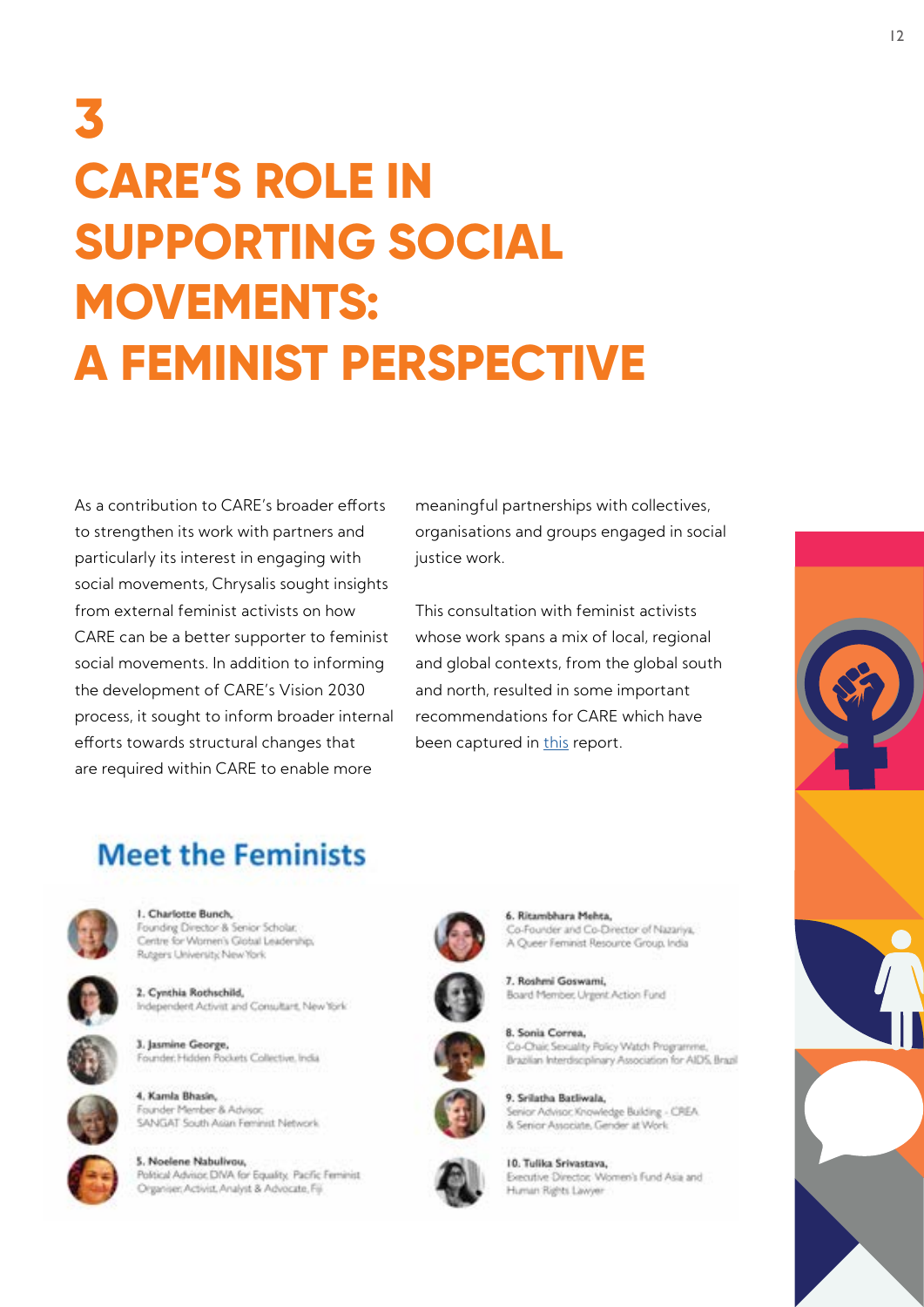A few examples included:

- 1. Prioritising partnerships with social movements who have a clear human rights agenda.
- 2. Leveraging CARE's power to be positive ally, sharing risks with movement actors.
- 3. Limiting branding so that movement work is not co-opted.
- 4. Simplifying CARE's compliance mechanisms.
- 5. Introducing rights-based and feminist measurement tools;
- 6. Supporting a formal facilitated process of organisational change to enable these partnerships and stronger work, through the establishment and advice of an external feminist advisory board, among others.

Further, through its participation in an informal steering group within CARE on Engaging with Social Movements, [CARE's Position Paper & Guidance Note on Supporting Social](https://insights.careinternational.org.uk/publications/supporting-women-s-social-movements-and-collective-actions-care-position-paper-and-guidance-note)  [Movements and Collective Actions,](https://insights.careinternational.org.uk/publications/supporting-women-s-social-movements-and-collective-actions-care-position-paper-and-guidance-note) was finalised. This position paper was subsequently endorsed by the CARE International Gender Network (CIGN) in 2019. It covers CARE's approach to partnering with social movements and outlines the types of roles CARE could play in these partnerships as "Convener, Ally, Resource Partner and Amplifier", in ways that are respectful and supportive and do not co-opt the goals or take space from these movements.

### **Highlights**

- 1. A final report was developed that summarised the main learnings and recommendations from the conversations with feminist actors. This was disseminated with multiple teams within CARE, including the CARE USA IPO SLT on 8th July 2020 (Click here for [PPT](https://drive.google.com/file/d/1XzJz2YHtTFqseAhckxEZ98S7qVNeEuGr/view?usp=sharing) & [Zoom Photo](https://drive.google.com/file/d/1rtGhEXte49l_Db0qKtNa1VFyzwu-rO4J/view?usp=sharing)) and all CARE Staff on 24th and 25th June 2020 (Click here for [PPT\)](https://drive.google.com/file/d/1szdQL1G7h9mgsgWjX7wGf7e9riBn6J5e/view?usp=sharing).
- 2. The recommendations of the report with feminist actors were submitted to the Agenda 2030 Taskforce in an effort to influence CARE's new programme strategy for the decade ending 2030. See here for the **Full Report.**

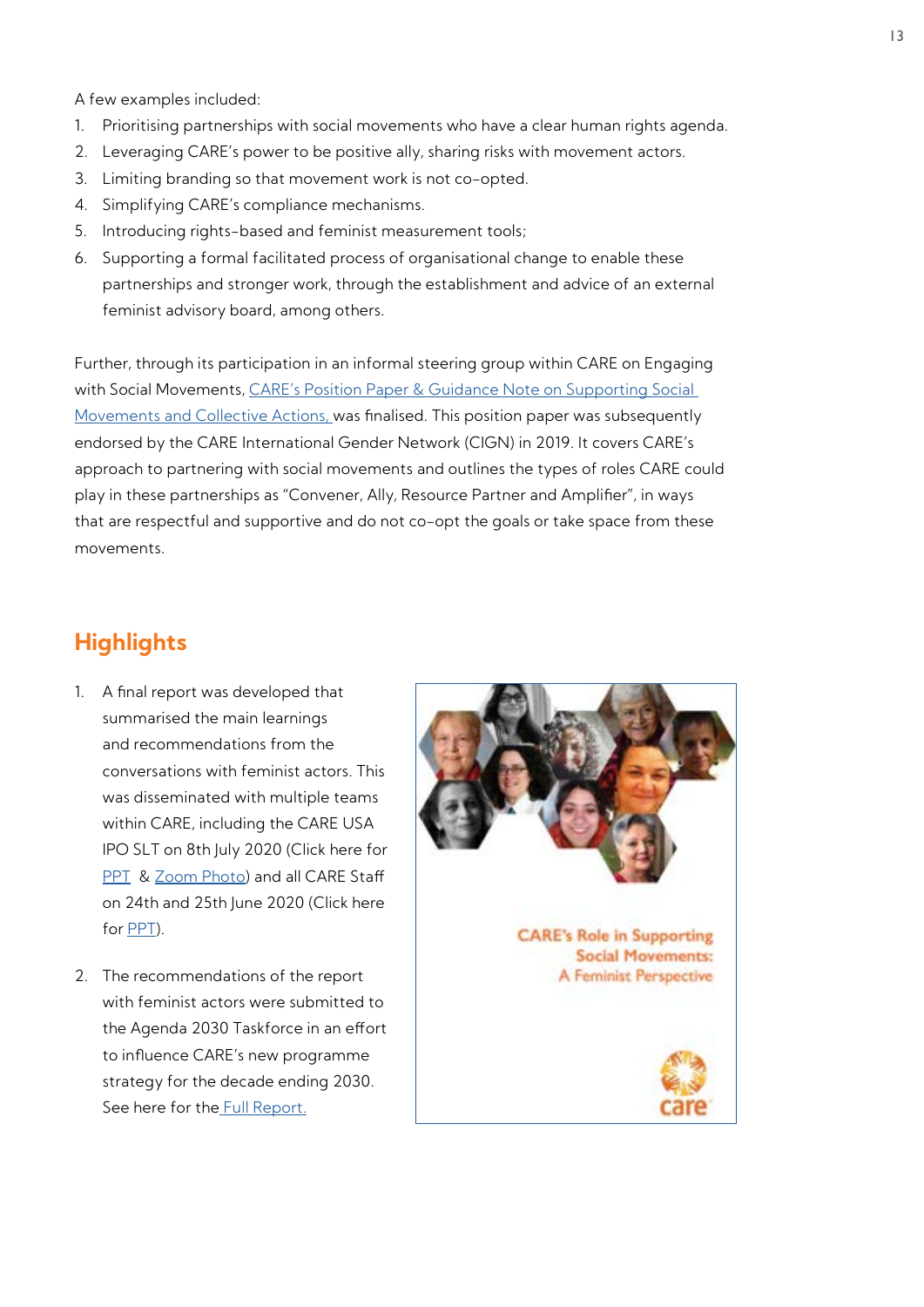- 3. The establishment of a Feminist Advisory Board (FAB) to advise the highest leadership at CARE, as detailed in the ToR [here](https://drive.google.com/file/d/1uWBtCH65De8vh0JsPGdzL2qlWXZZzB0j/view?usp=sharing), which builds on a recommendation of the report discussed above. A four-member external advisory board is currently being set up (as of April 2021) with representatives from four of the broad regions that CARE works in - LAC, MENA, Africa & Asia. This FAB will advise the CI-Secretary General and the two Senior Leadership Teams - Programme Quality & Impact (PQI) and Organizational Development & Accountability (OD&A). The initial term for the FAB will be two years.
- 4. Selected findings of the same report above were shared with CONCORD the European confederation for relief and development NGOs. With 56 members, the confederation represents over 2,600 NGOs and is the main interlocutor with EU institutions on development policy and international cooperation. For more information on the CONCORD Learning session, on 3rd March 2021, see here for the [PPT](https://drive.google.com/file/d/1OaRVTiGmjLUNm4TbJhwdyVOeC-SFL_qy/view?usp=sharing).
- 5. [CARE's Position Paper & Guidance Note](https://insights.careinternational.org.uk/publications/supporting-women-s-social-movements-and-collective-actions-care-position-paper-and-guidance-note)  [on Supporting Social Movements and](https://insights.careinternational.org.uk/publications/supporting-women-s-social-movements-and-collective-actions-care-position-paper-and-guidance-note)  [Collective Actions](https://insights.careinternational.org.uk/publications/supporting-women-s-social-movements-and-collective-actions-care-position-paper-and-guidance-note) was disseminated among all CARE staff in webinars conducted on 27th & 29th November 2019. For more, here are links to the [PPT](https://drive.google.com/file/d/17FfHatb6Y_Ic7fRT8wDIpDhvmRXTCs-r/view?usp=sharing) & [Zoom Recording.](https://drive.google.com/file/d/1Za7yihJfFHI_E01hnjR0-3z5rm_peMJY/view?usp=sharing)



**Supporting women's social** movements and collective actions

A CION POSITION PAPER AND A COSSANCE NOTE FOR CARE

CARE INTERNATIONAL GENERA NETWORK (CNO), 2019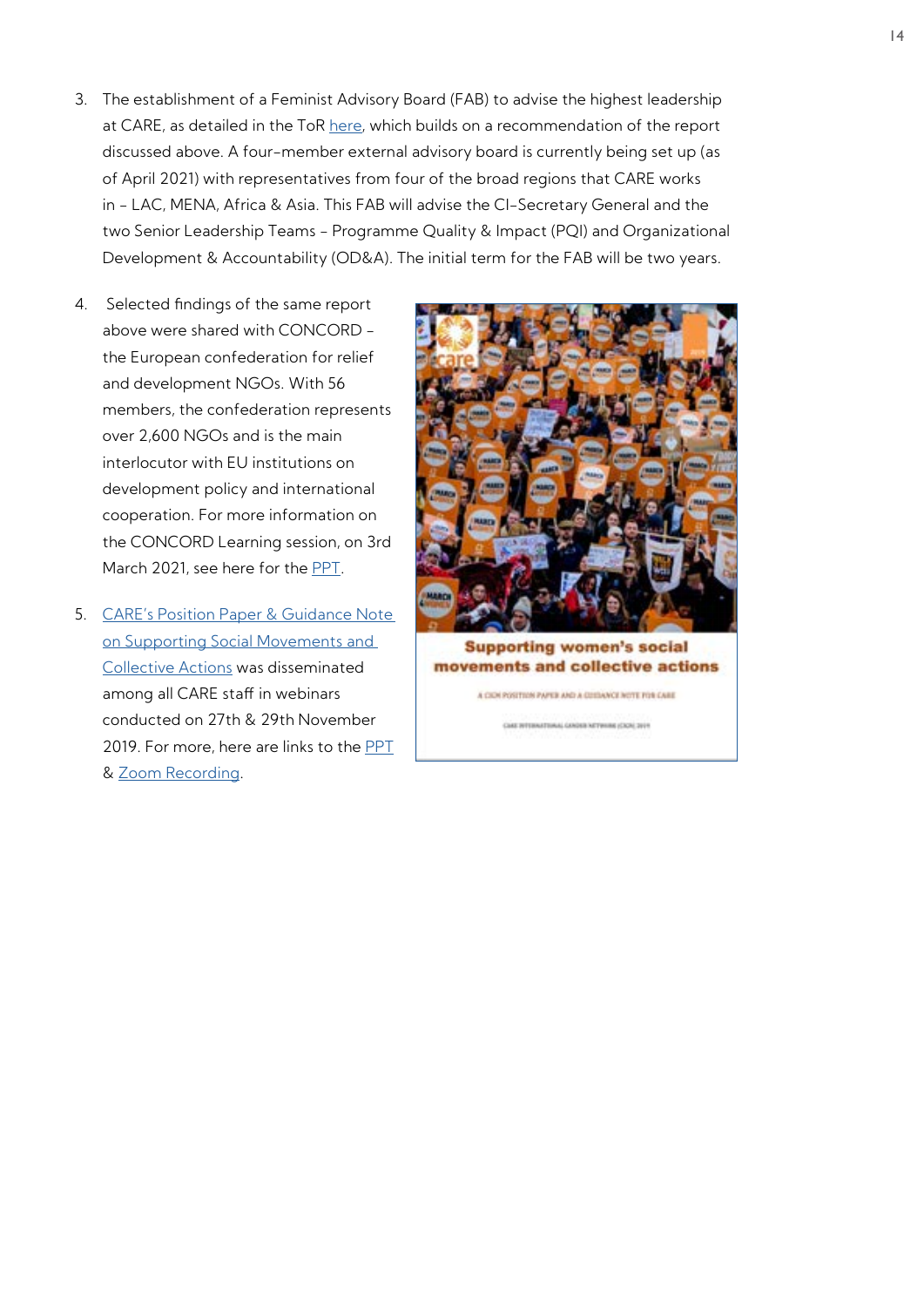## **4 ARE VSLA'S FEMINIST PLATFORMS FOR GENDER TRANSFORMATION?**

CARE has in recent years been reviewing its flagship Village Savings and Loans Associations (VSLA) for its gender transformative potential – an effort led by colleagues at CARE who together form 'The Curiosity Collective'.

In 2020, Chrysalis was invited to co-lead a feminist exploration of some of its VSLA programs in CARE Niger and CARE Cote d'Ivoire, in a second phase of the Curiosity Collective's work, together with colleagues from CARE Niger, CARE Cote D'Ivoire, CARE USA's Gender Justice Team and Access Africa Team, CARE UK, CARE Norway and the CI Secretariat. The main aim of the brief study was to capture not just economic impacts but also demonstrate the socio-political impacts that these VSLAs were having on women, and identify the potential for transformative changes in gender equality and GBV outcomes.

Click [here](https://insights.careinternational.org.uk/media/k2/attachments/VSLA_in_West_Africa_as_feminist_spaces_for_gender_transformation_Full_document_Final.pdf) for the Full Report and [here](https://insights.careinternational.org.uk/media/k2/attachments/Executive-Summary_VSLA-as-feminst-platforms_English_2020.pdf) for the Executive Summary

## **Highlights**

- 1. VSLAs are and can be a platform for gender transformation and there would be an added benefit for CARE, if CARE were to measure this in addition to the economic benefits.
- 2. The review under-scored the need for an approach that prevents and mitigates any harm, as some women reported that their participation in the VSLAs, sometimes triggered violence against them.
- 3. Women value women-only spaces so CARE must actively invest and support in women-only VSLAs. In mixed VSLAs CARE must ensure that separate women-only spaces are built in.

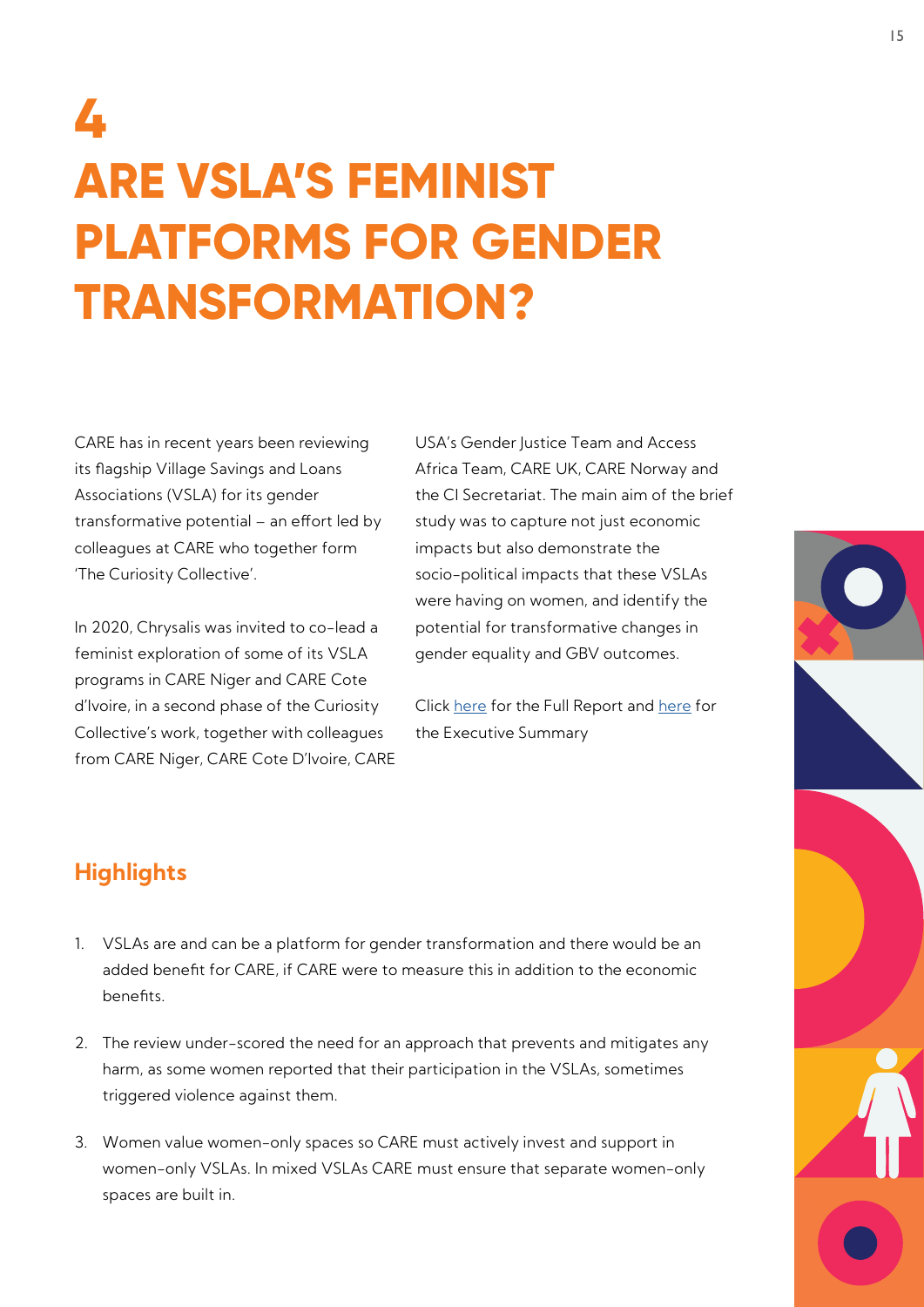- 4. Whilst it is important to engage in men and boys for gender justice, CARE must avoid creating men-only VSLAs because of the dangers in reinforcing power-structures visa-vis women in their communities.
- 5. The VSLA's have been successful in achieving impacts on 'agency' and 'relations'. However, in order to achieve gender transformative impacts, it is recommended that future VSLA Scaling Strategies focus on supporting women's political participation in local governance structures, so that there is support for more sustainable and longer lasting solutions to challenges faced by women.
- 6. Some of the findings were shared and discussed within CARE including at the VSLA 2020 Learning Event on 9<sup>th</sup> November 2020 for a session on Women Leading Through Crisis, hosted by CARE USA.



Curiosity Collective Phase 2 Cote D'Ivoire and Niger, January 2020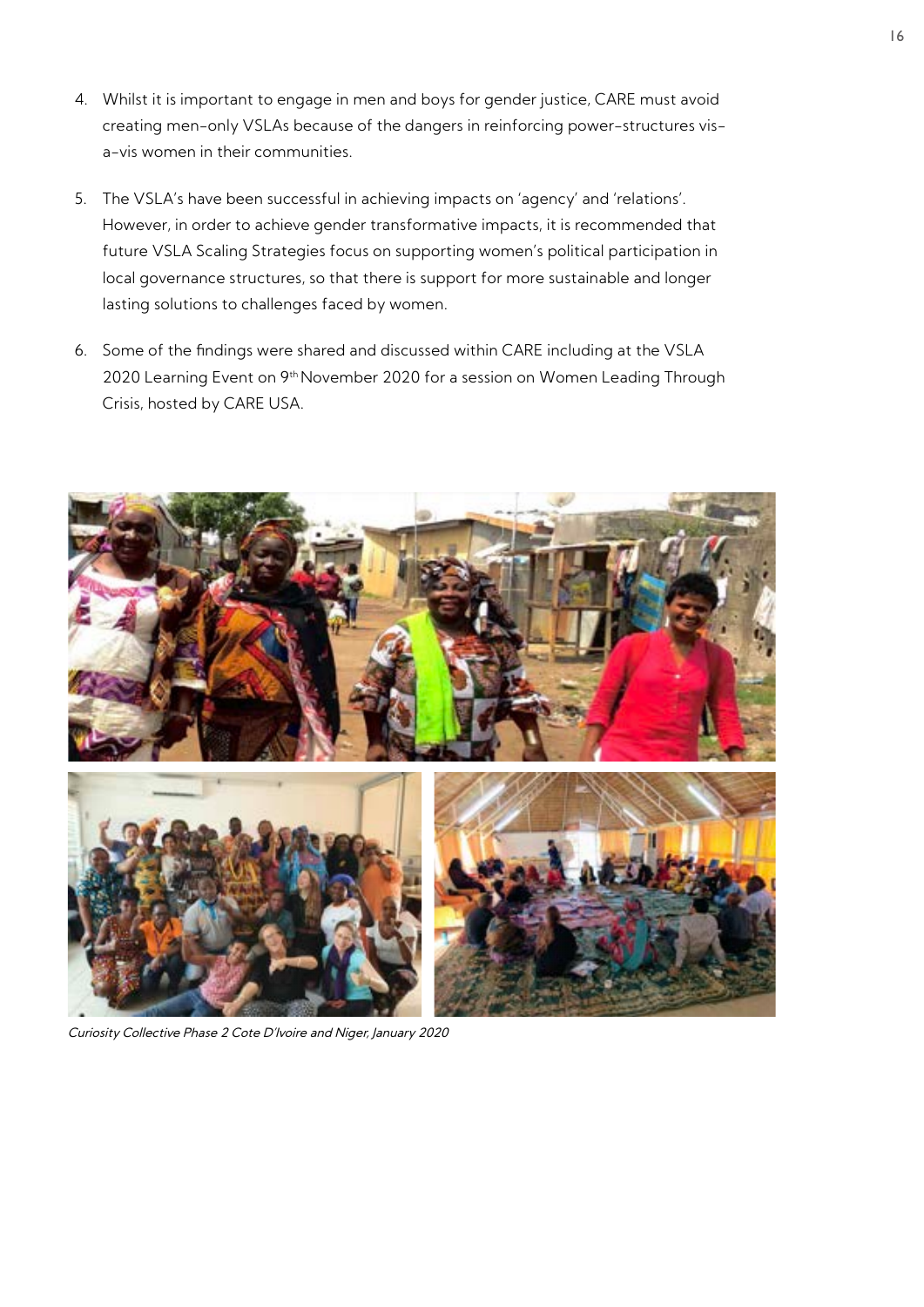## **5 COUNTING THE COST: THE PRICE SOCIETY PAYS FOR VIOLENCE AGAINST WOMEN**

Global statistics on violence against women show that, on average, 35% of women have experienced either physical and/or sexual violence by someone who is an intimate partner or sexual violence by someone who is not a partner. Further, as many as 38% of all murders of women are committed by male intimate partners<sup>3</sup>.

In 2017, the report 'Counting the Cost: The [Price Society Pays for Violence Against](https://www.care-international.org/files/files/Counting_the_costofViolence.pdf)  [Women'](https://www.care-international.org/files/files/Counting_the_costofViolence.pdf) was developed and brought together CARE's work on the costs of violence against women, as well as global studies, to provide a snapshot of the issue in terms of economic impacts to survivors and stakeholders. In 2016, the global cost

of violence against women was estimated by the UN to be US\$1.5 trillion, equivalent to approximately 2% of the global gross domestic product (GDP), or roughly the size of the entire Canadian economy. The report drew on 13 studies – three of them conducted by CARE International in Bangladesh, Zambia and Cambodia, and juxtaposes data on forms of violence against women, and their costs, in both absolute (billions of US\$) and relative (% of GDP) terms, based on available data from the last 10 years. It also clearly busts the myth that violence against women is a low-income country problem, as the map highlights the global scale and costs of violence against women in high-income countries as well.

## **Highlights**

- 1. The report makes key recommendations for governments, donors and the private sector, such as:
	- a) For **governments** to ensure gender-transformative budgeting to strengthen and implement national laws, policies and programmes that prevent and respond to violence against women;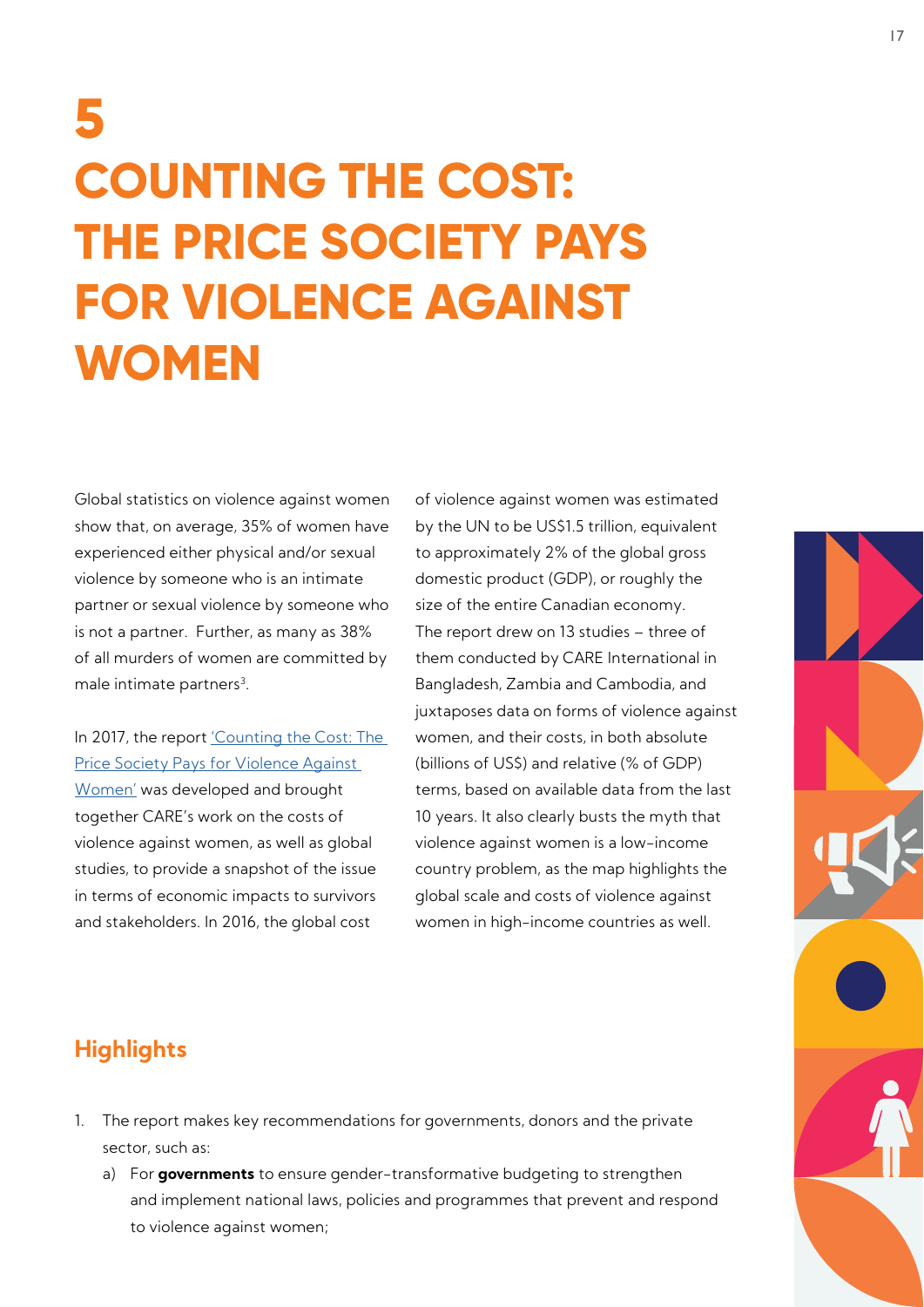- b) For **donors** to commit long-term funds annually in support of programmes conducted by national governments and women's rights NGOs, specifically to prevent and respond to violence against women;
- c) For **private sector** companies to make resources available in business practice and plans for prevention and response to violence against women at all stages and levels of the business.
- 2. The report was disseminated by CARE among its internal and external networks, but no information is available on any outcome arising directly from the sharing and use of this report.
- 3. Key findings from the report were shared at the annual conference of the Asian Venture Philanthropy Network (AVPN) held in June 2018. A brief report of the AVPN session can be found here.



**COUNTING THE COST:** The Price Society Pays for Violence Against Women



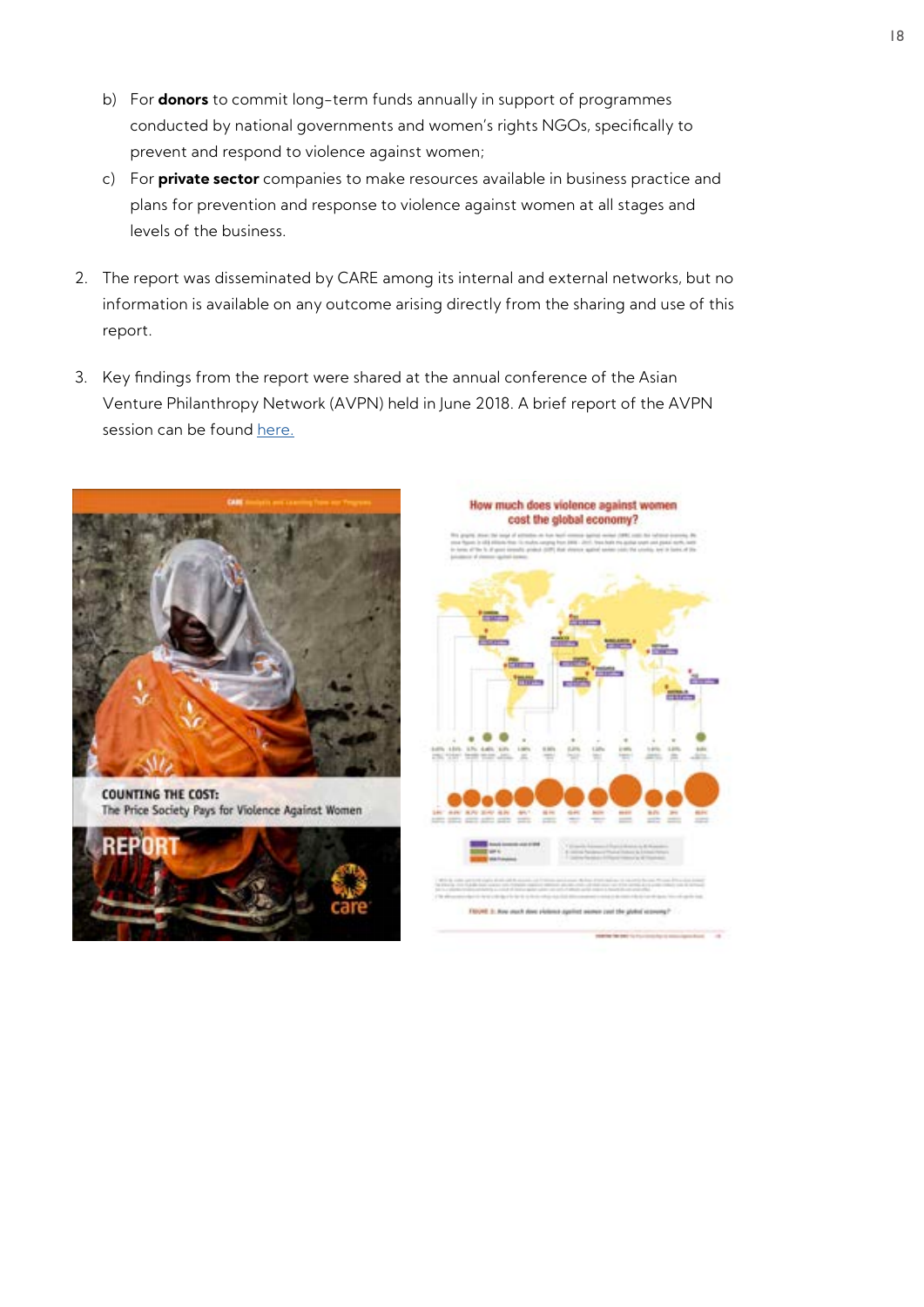## **6 COMMEMORATING THE 16 DAYS OF ACTIVISM TO END GBV (2018)**

#### **#Hear Me Too: Turning our activism inwards to address GBV at CARE**

In order to commemorate the 16 Day of Activism to End GBV in 2018, colleagues from the LFFV Working Group were invited to share their thoughts on CARE's own efforts to address GBV internally at the workplace. We heard from 22 colleagues from Syria, Burundi, the MENA Regional Management Unit, Vietnam, USA, Norway,

Bangladesh, Egypt, Chrysalis, Turkey, Democratic Republic and Congo, Honduras, the CI-Secretariat, the CI-Brussels Office, CARE UK and more. These were shared across CARE in [these flyers](https://drive.google.com/drive/folders/1zMXknMQKgtzWWWPIwYkhUSN3gGkUBvQQ?usp=sharing) and a blog post also shared in the [March 2019 Issue of](https://drive.google.com/file/d/1WN2wTzN1r8E67FxptV2Rr8KtecpEZzgK/view?usp=sharing)  [CI-Connect](https://drive.google.com/file/d/1WN2wTzN1r8E67FxptV2Rr8KtecpEZzgK/view?usp=sharing), published by the CI-Secretariat.

### **Highlights**

#### 1. **Some of what CARE was doing to challenge GBV internally included:**

- a) Changed the way security briefings were done to include prevention of sexual harassment, exploitation and abuse.
- b) Worked with partners to challenge broader cultures of power inequality that feeds into violence in the workplace.
- c) Conducted awareness-raising and capacity building for all staff on PSHEA.
- d) Changed some internal recruitment and other policies to include this as a specific consideration.

#### 2. **Suggestions on what CARE could do more of:**

- a) More men in the organisation to be feminist allies. That includes listening to women's concerns and holding other men accountable.
- b) Actively create spaces for people of diverse genders and sexual orientations to feel more comfortable.

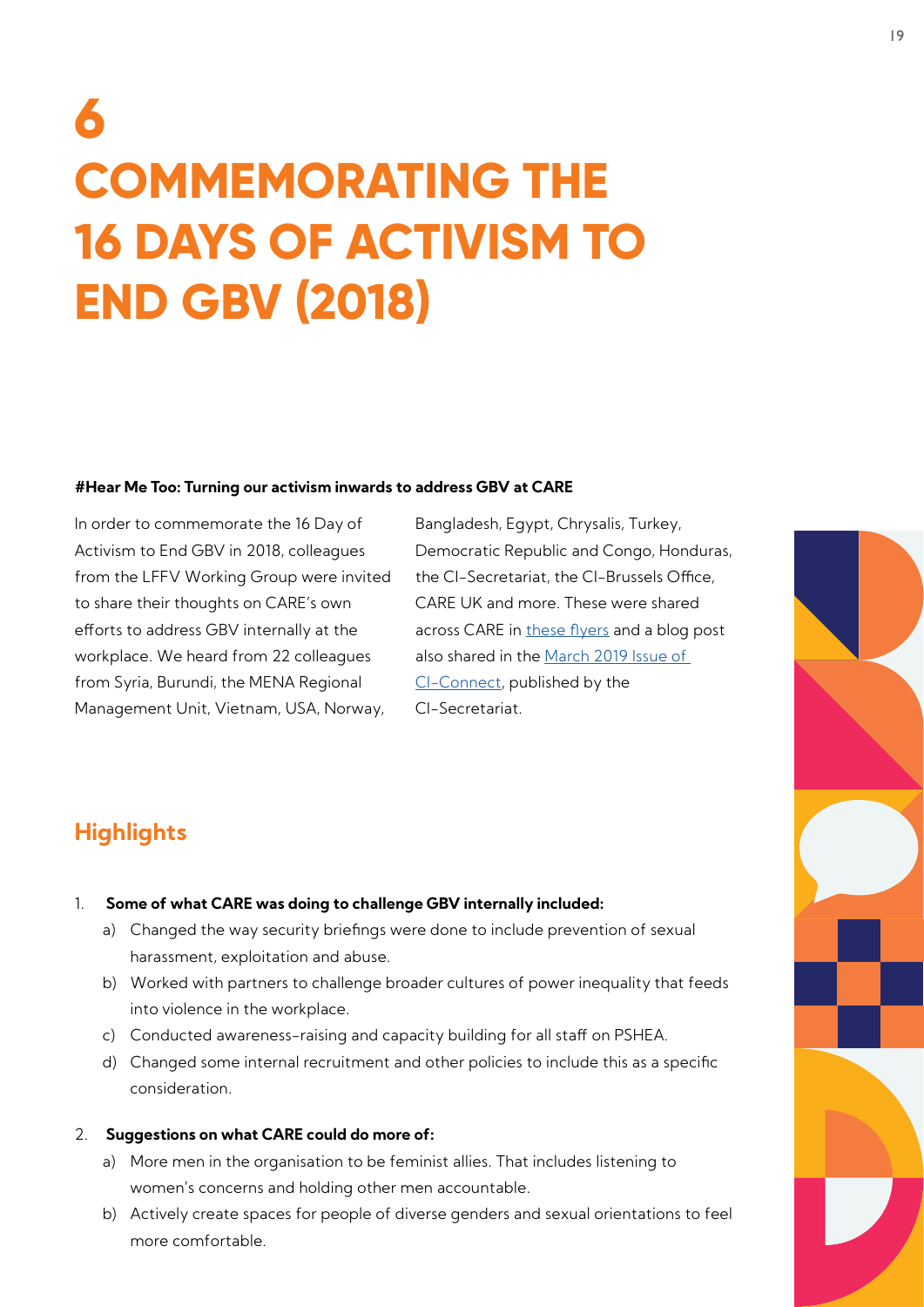- c) Set up better reporting mechanisms and create an environment where people feel safe to be able to report on PSHEA.
- d) Always keep this topic on the agenda listen to women, and act.



"Not staying silent when we see an act of violence"

**BLANCA ROMERO CONTADORA, ISLAND, CARE HONDURAS** 



**JAY GOULDEN | KNOWLEDGE MANAGEMENT** & LEARNING COORDINATOR, CARE INTERNATIONAL SECRETARIAT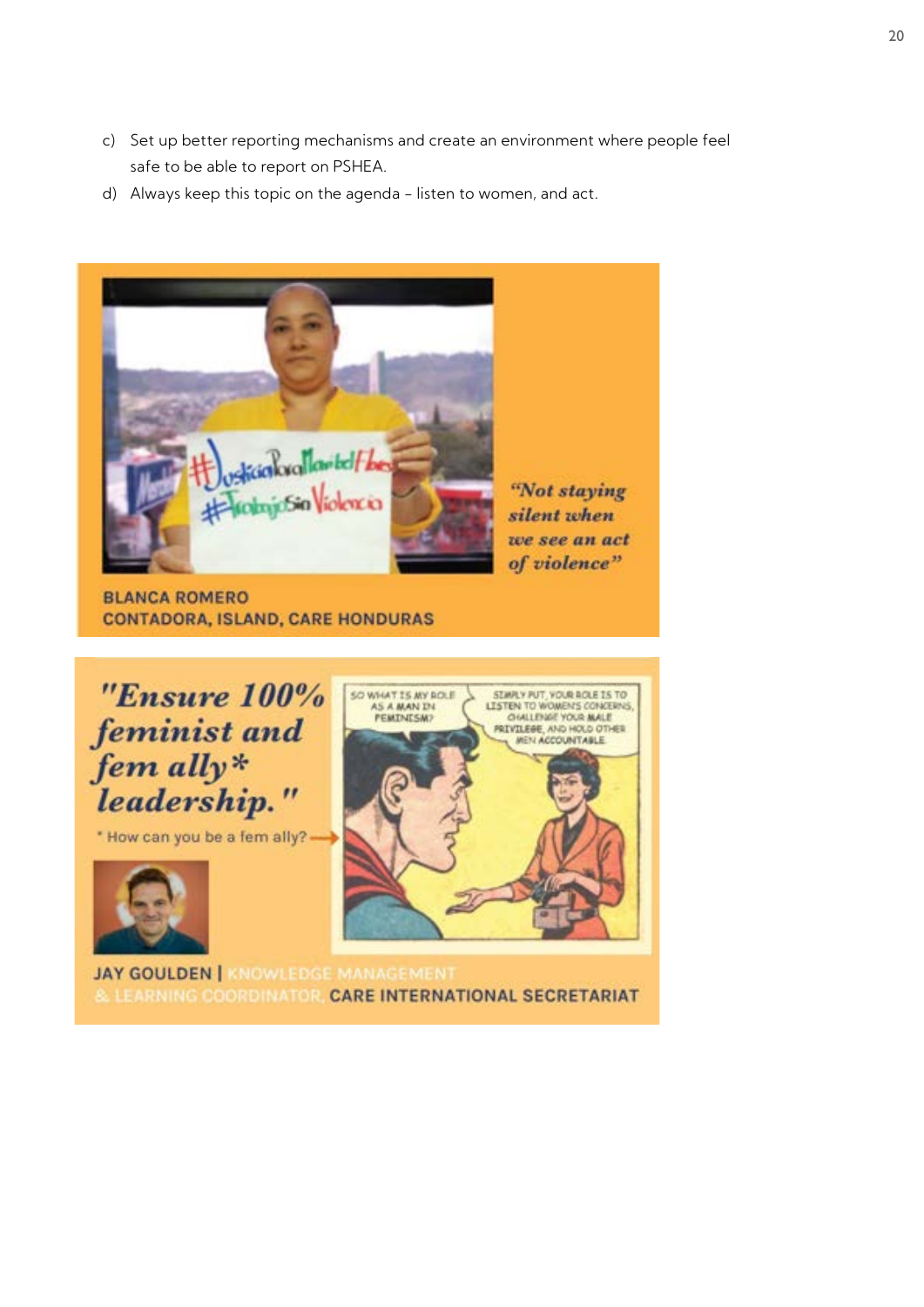## **7 COMMEMORATING THE 16 DAYS OF ACTIVISM TO END GBV (2019)**

### **#16Days - [Listen to leading feminists](https://www.chrysaliscatalyz.com/life-free-from-violence/) talk about how CARE can engage better with feminist social movements**

During September 2019, Chrysalis spoke with 10 feminist activists who have an incredible wealth of experience in supporting, shaping and being active members of feminist movements from different parts of the world. They were asked the question: "What is the most

important thing CARE should do, or change, in order to become a better supporter to feminist movements?" Their insightful responses and recommendations were shared as part of the campaign to commemorate the 16 Days of Activism in 2019.

## **Highlights**



#### **1. [Prof. Charlotte Bunch](https://www.chrysaliscatalyz.com/life-free-from-violence/)**

Founding Director & Senior Scholar, Centre for Women's Global Leadership, Rutgers University, USA

"If CARE really understands the role and the importance of feminist movements in bringing about the kinds of changes towards equality and women's empowerment that we all seek, it has to respect the feminist movements' leadership and listen very carefully to what women are saying."



#### **2. [Sonia Corrêa](https://www.chrysaliscatalyz.com/life-free-from-violence/)**

Co-Chair, Sexuality Policy Watch Program, Brazilian Interdisciplinary Association for AIDS

"Supporting feminist conceptual frames, feminist organizations, feminist social movements, is not the same as supporting women's issues or women's organizations. There is a difference and that difference needs to be discerned, distinguished and clarified."

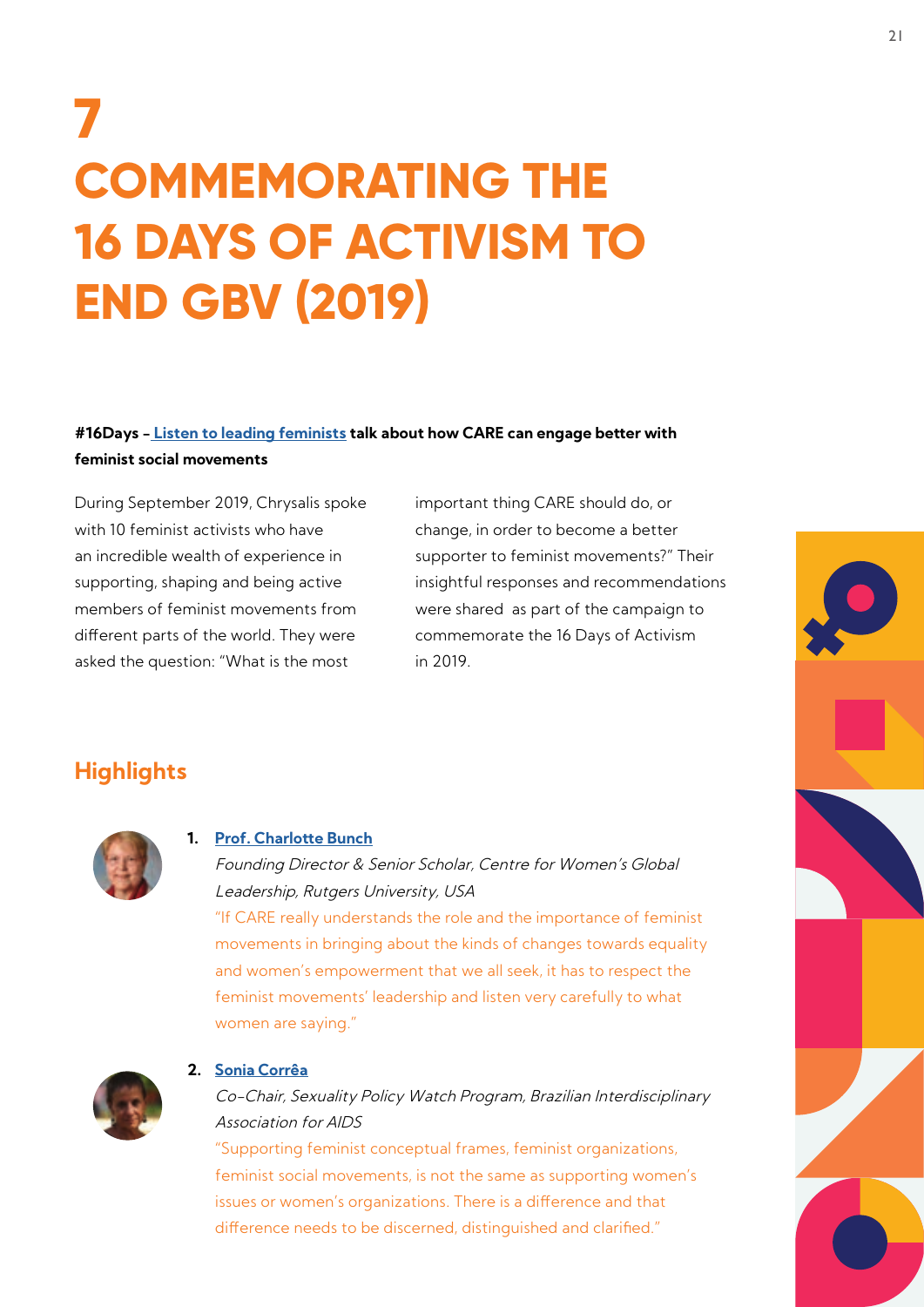

#### **3. [Srilatha Batliwala](https://www.chrysaliscatalyz.com/life-free-from-violence/)**

Senior Advisor, Knowledge Building, CREA & Senior Associate, Gender at Work

"If CARE sought out feminist movements and women's rights struggles around the world to help shape and inform its own strategy, its ways of working, its ways of partnering, it has a lot to learn, it has a lot to gain."



### **4. [Tulika Srivastava](https://www.chrysaliscatalyz.com/life-free-from-violence/)**

Human Rights Lawyer & Executive Director Women's Fund Asia "When we talk of impact .....one has to understand where ownership needs to sit in order for social justice and social transformation to actually happen. There is an ecosystem - and every single organization / voice has a role to play. And I think INGOs need to find out what their role will be... How will they support movements without claiming that support?"



#### **5. [Kamla Bhasin](https://www.chrysaliscatalyz.com/life-free-from-violence/)**

#### Founder and Adviser to SANGAT - A Feminist Network

"No one who is a patriarchal institution can support others and support feminism because it is really in your practice rather than in your theory."



#### **6. [Noelene Nabulivou](https://www.chrysaliscatalyz.com/life-free-from-violence/)**

Co-Founder, 'Diverse Voices and Action (DIVA) for Equality', Fiji "We are in an anthropogenic crisis, we are in an extinction crisis, an ecological crisis, a climate crisis and here in climate front-line states, the things I think CARE and others need to do is to also re-prioritize depending on who is already suffering from loss and damage the most, and work out where is our solidarity and accompaniment in various regions around the world. I think we have to be a lot more clear as large organisations, NGOs and others on how you work with us on the front line..."